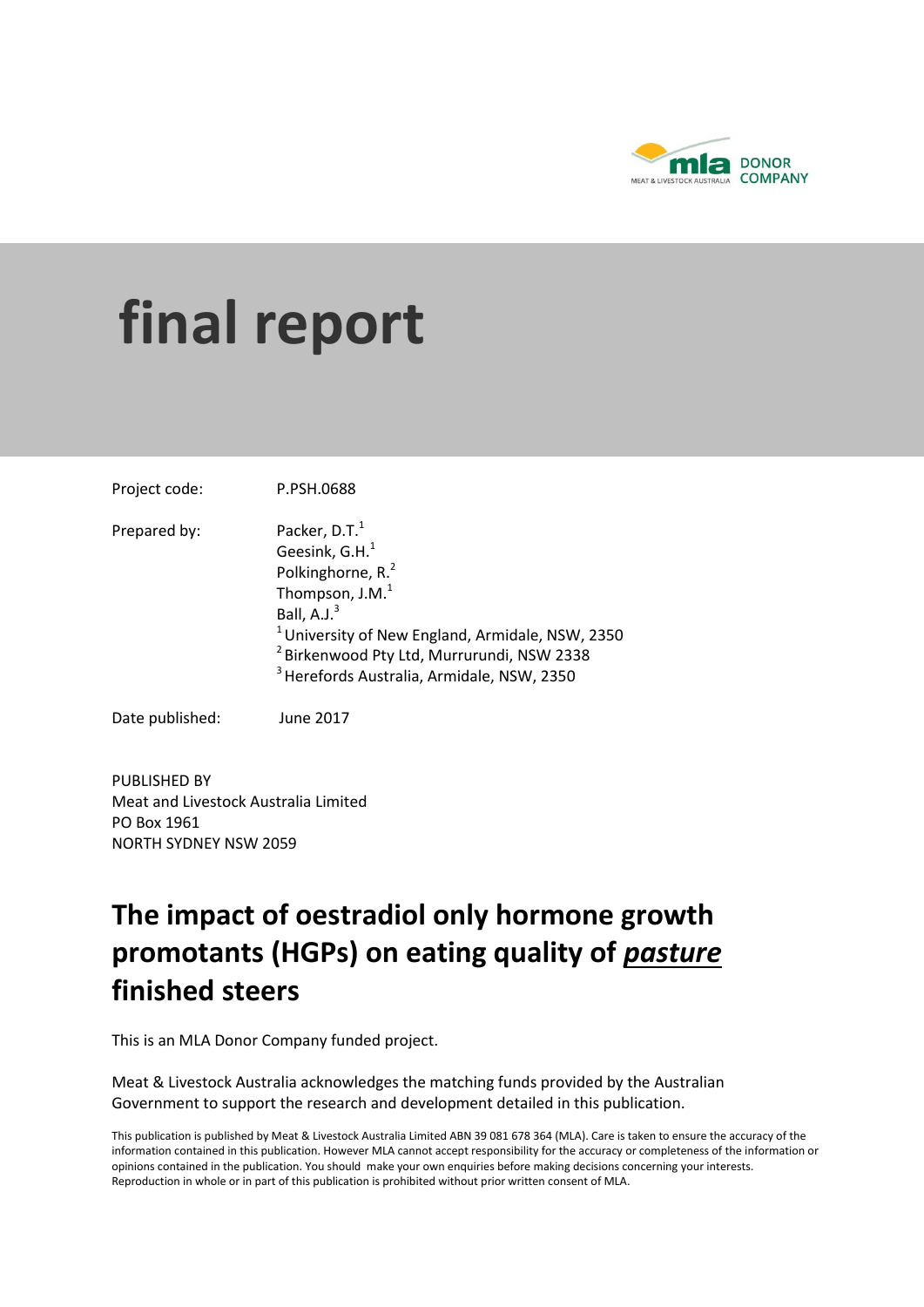## **Abstract**

A total of 200 *Bos indicus/Bos taurus* previously un-implanted steers were randomly allocated to two treatment groups; control (CON) or a 400 day oestradiol only (OES) HGP implant, and finished on pasture for 389 days to assess the impact of the OES implant on sensory and objective measurements of the *mm. longissimus thoracis et lumborum* (LTL) and *gluteus medius* (GM). The HGP treatment had a significant impact on live weight, carcass weight and ossification (P<0.05). There was a trend to decrease marbling scores, and increase ribfat, P8 fat depth and hump height. The HGP treatment interacted with days aged for all sensory scores in the LTL, apart from juiciness (P<0.01) whereby OES sensory scores for the LTL and GM were significantly lower than the CON group at 5 days, though the magnitude halved in the LTL after 35 days of aging. There was a trend for a days aged X HGP interaction in the GM for shear force (P=0.057), but not in the LTL (P>0.05). Shear force scores were significantly higher for the OES treatment in the LTL at 5 days (P<0.05), though reduced through aging. The HGP treatment significantly increased cooking loss in the LTL (P<0.05) but only a trend was present in the GM. The OES treatment significantly reduced L\*, a\* and b\* colour dimensions for the LTL (P<0.05) but not the GM (P>0.05). Calpastatin activity was significantly greater for the OES treatment, which may aid in explaining part of the large impact on sensory and shear force scores at 5 days' post mortem.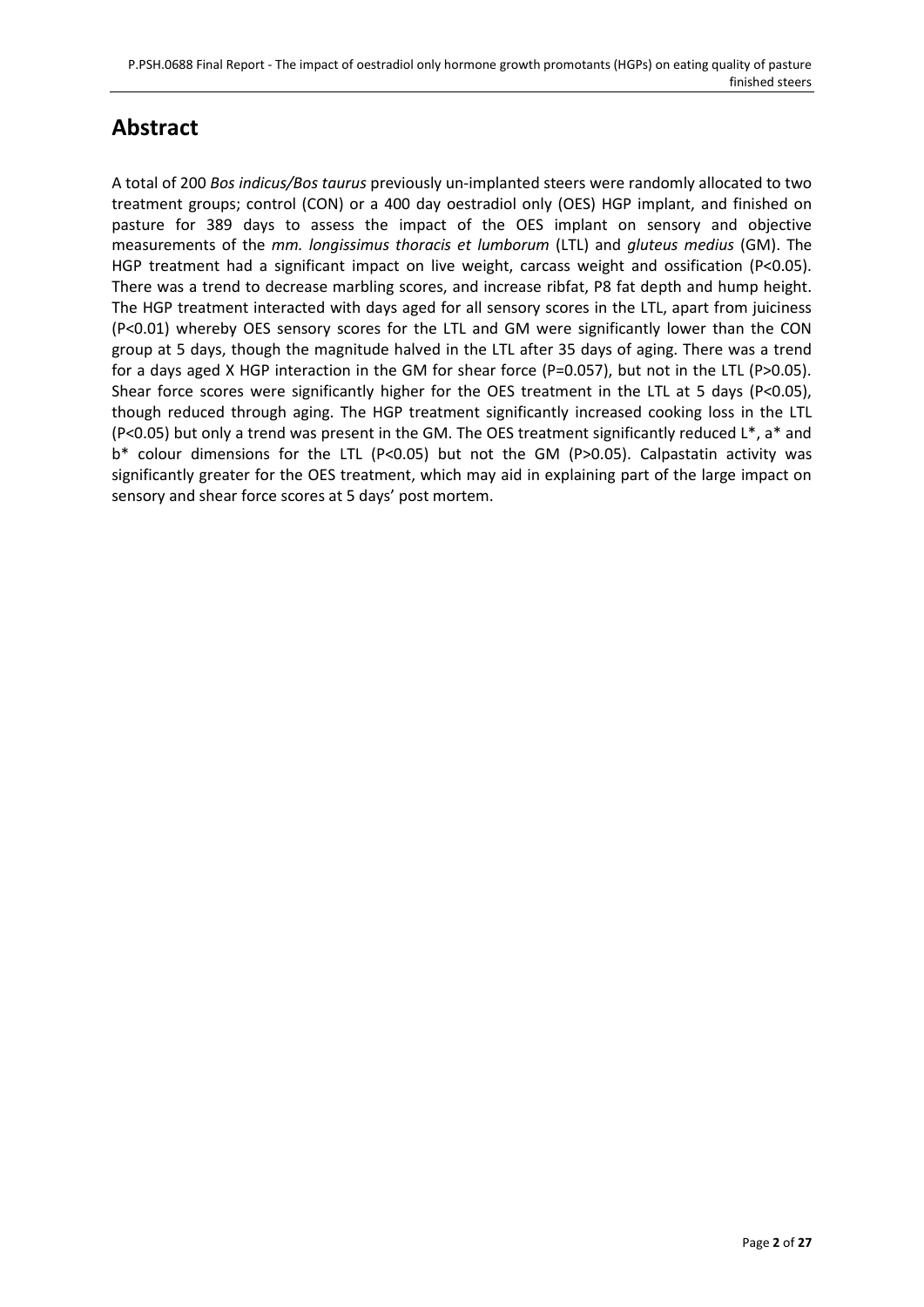## **Executive summary**

Oestradiol only (OES) long acting Hormonal Growth Promotants (HGPs) reduced sensory scores and increased shear force when *Bos indicus/Bos taurus* composite steers were finished on pasture for ca. 400 days. The magnitude of this impact is comparable to other Australian HGP research whereby a combination trenbolone acetate and oestradiol (TBA+OES) implant was used at least once during the trial period. The negative impact of the OES implant was reduced through aging. This has implications for the northern Australian beef industry as long acting OES HGPs are commonly used in animals with a high percentage *Bos indicus* to increase productivity on pasture, whereby the extensive geography restricts the ability to re-muster for repeated HGP implantation.

HGP implants have been used in Australian extensive beef pasture systems and feedlots to improve productivity and profitability for over 30 years. Average daily gain and feed conversion improvements up to 30% and 15%, respectively, have been reported. [Davies \(2008\)](#page-24-0) reported that HGPs added an extra \$210M to the Australian beef industry in 2006-7 through heavier animals and earlier turnoff-times.

The Meat Standards Australia (MSA) beef grading model predicts the eating quality outcome of different cuts by cooking method from on-farm, carcass and processing inputs. The original MSA model did not have an adjustment for the HGP impact on eating quality, though this was later introduced after Australian research demonstrated a negative impact on sensory scores and shear force. There are minimal studies which report on the eating quality impacts of OES implants when cattle are finished on pasture, particularly long acting OES implants. From the available research, the results are contradictory, and hence some stakeholders have argued that OES implants may have less impact on eating quality than the MSA model adjustment.

This research is subsequent to the feedlot component research whereby the same line of steers were finished in a feedlot for 73 days (Project code P SHP 0688). A total of 200 composite steers were transported from their place of birth in the Northern Territory, to a central Queensland property and finished on pasture for 389 days. Animals averaging a weight of 255kg were randomly allocated to two treatment groups: CON (no implant) or OES (Compudose 400). Pastures were a mixture of tropical and native grasses, and animals were allowed access to Leucaena when protein and energy from pastures was considered limiting. Once animals reached slaughter weights (approx. 475-550 kg), they were transported to a commercial processor located at Beenleigh, QLD and humanely slaughtered. At boning, the rump (as rost biff from both sides) and left striploin were collected from each carcass, vacuum packed and chilled prior to transport to the University of New England for sampling. Four samples of the *m. gluteus medius* (GM – D rump) and *m. longissimus thoracis et lumborum* (LTL – striploin) from each carcass were aged either 5 days or 35 days, for both objective and consumer sensory analysis. Two primals with divergent aging characteristics were chosen for this trial, as research has shown the magnitude of the HGP impact on eating quality is proportional to the aging potential of the cut. For example, the striploin has the greatest aging rate in the carcass, and therefore displays the largest negative impact when a HGP is used.

Untrained consumers scored each sample for tenderness, juiciness, flavour and overall liking which were prepared using the MSA consumer testing protocols and weighted by 0.3, 0.1, 0.3 and 0.3 respectively to calculate a composite palatability score (MQ4). Objective measurements included Warner-Bratzler shear force, cooking loss and Minolta colour dimensions (L<sup>\*</sup>, a<sup>\*</sup> and b<sup>\*</sup>). Calpastatin activity was measured, as this is the inhibitor of Calpain-1, an important enzyme for the improvement in tenderness during aging whereby its activity may be affected by the use of HGPs.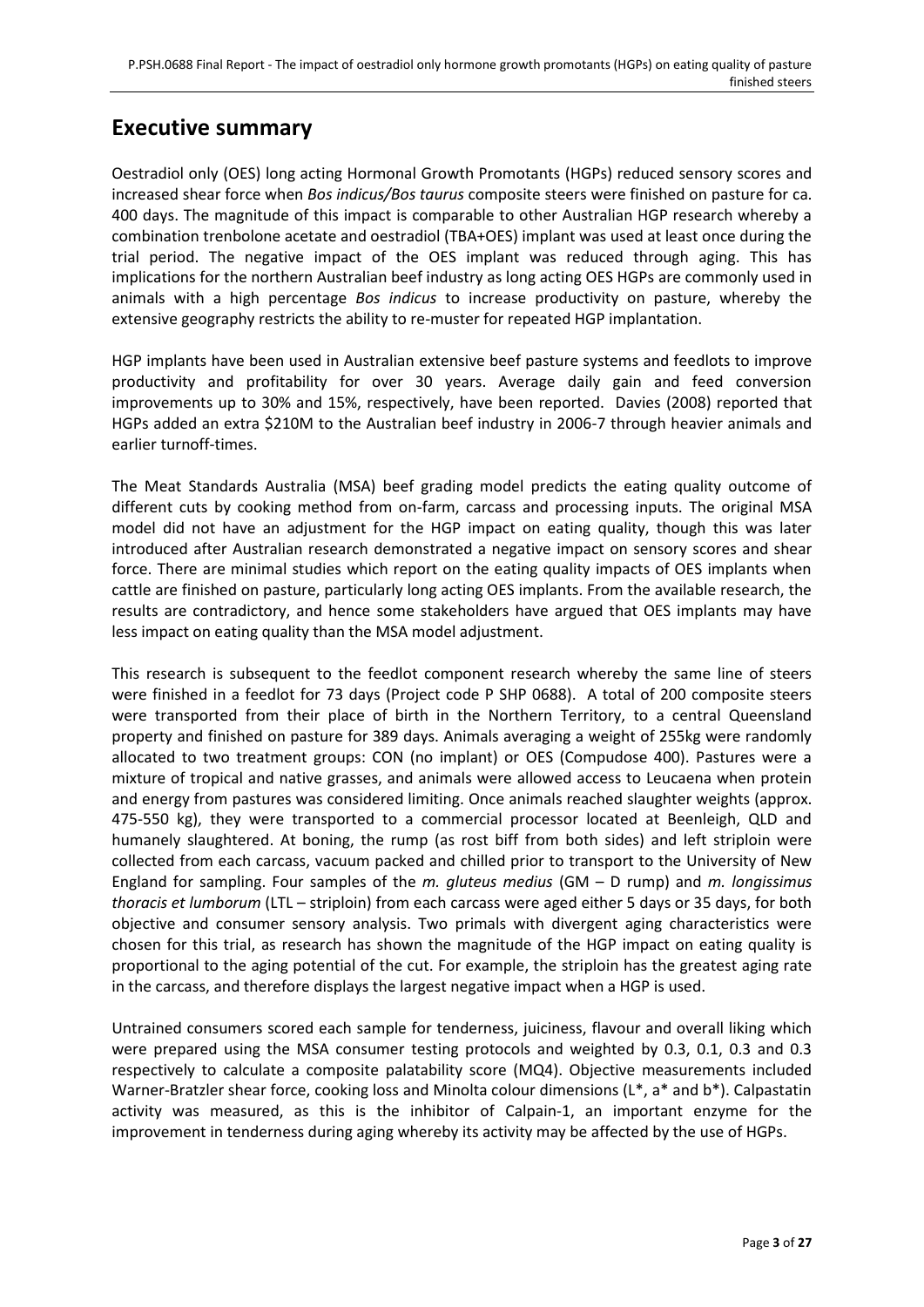The OES treatment group had significantly heavier liveweights and carcass weights than the untreated group. At day 371, the OES treated steers were 34kg heavier than the control group which equated to 19kg heavier carcasses. The HGP treatment significantly increased ossification scores along with a trend to decrease marbling scores, increase ribfat and P8 fat measurements. The decrease in marbling scores has been thought to be via a dilution effect as implants direct available energy towards protein accretion rather than fat synthesis. Interestingly, there was a trend to increase hump height, which in past research has been shown to be affected by TBA+OES implants and thought to be a secondary sex characteristic due to the androgen component i.e. TBA. There were no differences in pHu or AUSMEAT meat colour scores between the treatments.

The HGP treatment resulted in significantly lower sensory scores (P<0.05) for all measurements in both muscles at 5 and 35 days, apart from like flavour, and tenderness at 35 days for the GM. The greater impact was on the LTL which agrees with the literature whereby the greatest impact is on cuts with the greatest aging potential. This impact was reduced with aging which is important for the processing and food service sector. In agreement with the sensory scores, the OES treatment resulted in a significantly higher shear force scores in the LTL, and a numerical increase in the GM at 5 days. Again, aging for 35 days reduced the HGP impact in the LTL.

The Calpains and the inhibitor calpastatin, form a group of enzymes which partly control the tenderisation process of meat post mortem. Factors such as *Bos indicus* content have been shown to increase calpastatin activity, which in turn leads to less proteolysis when aging and therefore tougher meat. HGPs increase protein deposition by increasing protein synthesis and slowing protein degradation partly by an increase in calpastatin activity. The OES treatment significantly increased calpastatin activity, which explained 76% of the variation in shear force and around 25% of the variation for sensory scores at 5 days' post mortem. This further supports the mode of action of HGP implants is partly by increasing calpastatin activity and therefore slowing down protein degradation, leading to tougher meat.

The impact of the long acting OES treatment is comparable to the effects of TBA+OES implants reported in Australian studies, used to determine the HGP adjustment in the MSA model. Therefore, it is unlikely any modifications are required to the MSA model to differentiate alternate HGPs. The results of this experiment requires analyses of the residual MQ4 scores (actual minus predicted MQ4) to confirm the accuracy of both the HGP impact and the improvement of cuts with aging within the MSA model, and viewed collectively with the feedlot data. HGP implants are an important tool, particularly in Northern Australia, which aid in increasing liveweights and reducing turn-off times. Producers look to gain a further understanding of the effects of different HGPs on carcass traits and use this information to aid their understanding in how this may influence their MSA index score. Producers will need to continue to assess their own business in regards to HGP use in a balance between returns from productivity and premiums associated with eating quality to obtain optimal returns.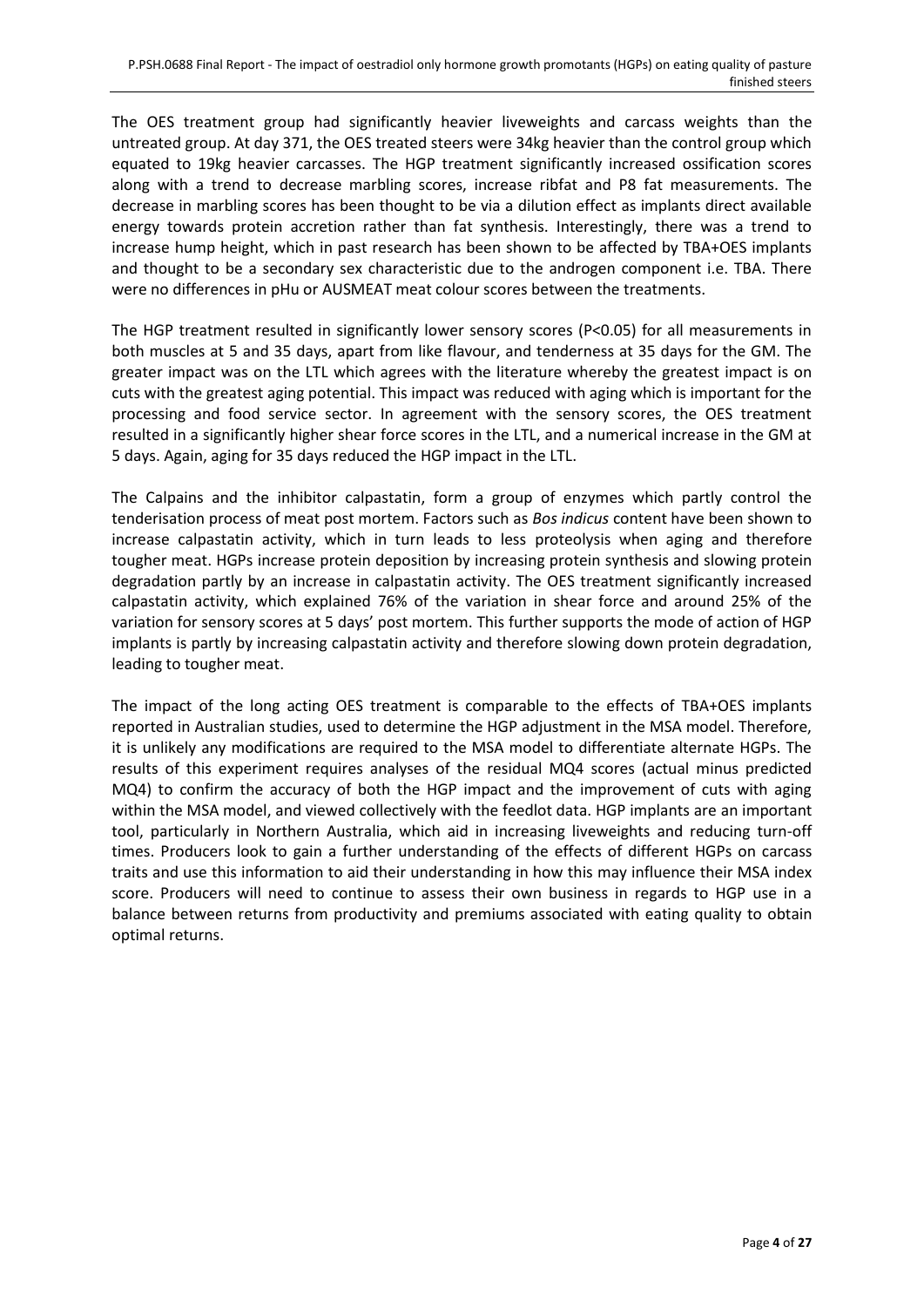## **Table of contents**

| 1                                             |            |    |
|-----------------------------------------------|------------|----|
| $\overline{2}$                                |            |    |
| 2.1<br>2.2<br>2.3<br>2.4<br>2.5<br>2.6        |            |    |
| 2.6.1                                         |            |    |
| 2.6.2                                         |            |    |
| 2.6.3                                         |            |    |
| 2.6.4                                         |            |    |
| 2.6.5                                         |            |    |
| 2.6.6                                         |            |    |
| 3                                             |            |    |
| 3.1<br>3.2<br>3.3<br>3.4<br>3.5<br>3.6<br>3.7 |            |    |
| 4                                             |            |    |
| 5                                             | Conclusion | 23 |
| 6                                             |            |    |
| 7                                             |            |    |
| 8                                             |            |    |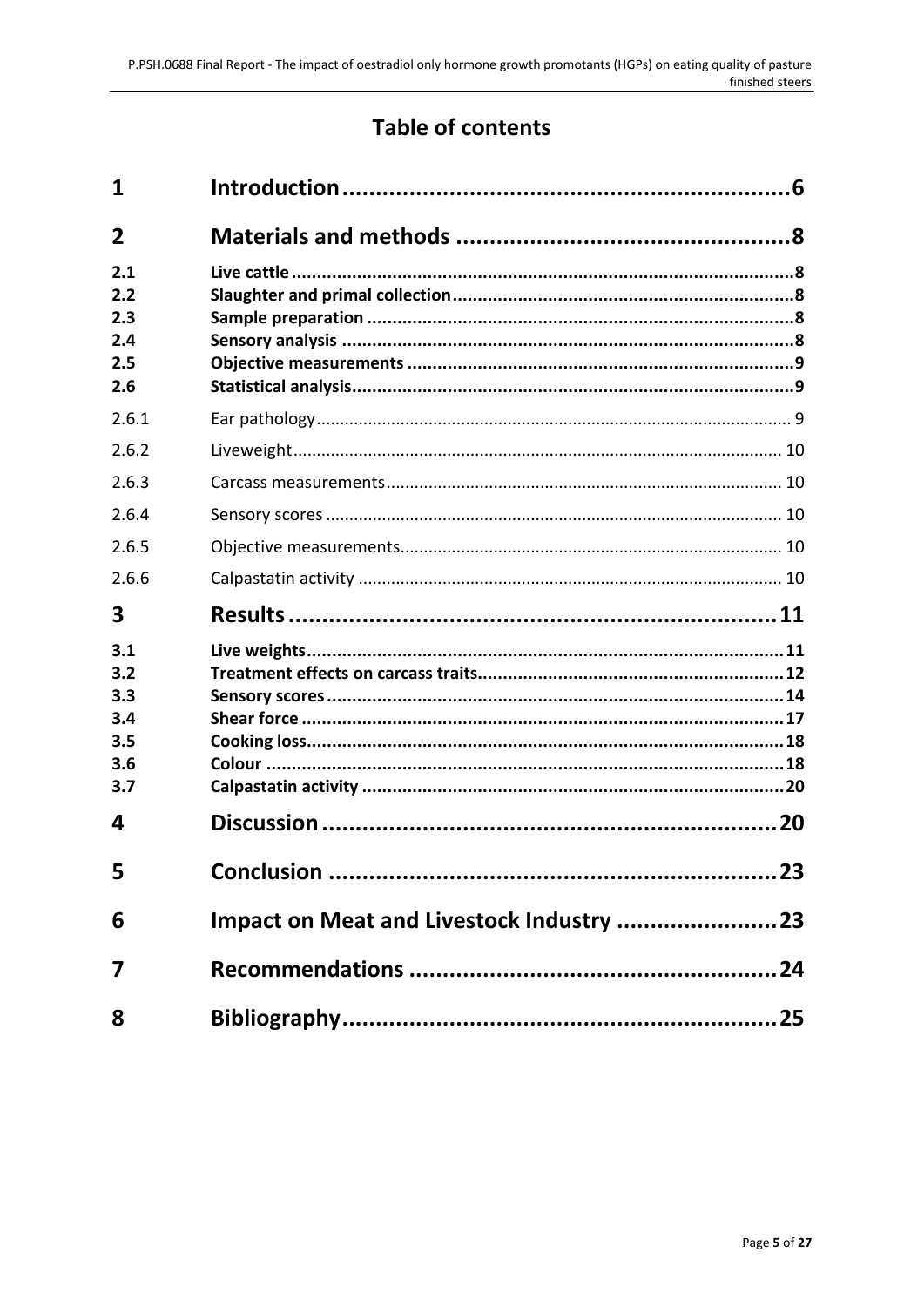## <span id="page-5-0"></span>**1 Introduction**

Hormonal Growth Promotants (HGPs) have been used to increase growth performance of cattle in Australia for over 30 years. The steroid based HGP implants usually consist of an oestrogen or an oestrogen combined with an androgen or progesterone, and are commonly used in Australia, Canada and America for pasture and feedlot beef production. HGP implants aid in cattle reaching target weights earlier or produce heavier animals over a set time frame. The performance outputs of HGPs in a variety of production systems are well accepted in the local and international beef industry, with reported increases in average daily gain of up to 30% and in feed conversion efficiency of as much as 15% [\(Preston 1999\)](#page-25-0).

The Australian beef industry has transformed over the past 20 years, predominately driven by the increased focus on beef eating quality which consequently led to the introduction of the Meat Standards Australia (MSA) beef grading system [\(Polkinghorne](#page-25-1) *et al.* 2008). The model consists of cook by cut combinations which predict eating quality from carcass, on-farm, animal and processing data [\(Polkinghorne](#page-25-1) *et al.* 2008). The original MSA model did not include an adjustment for HGPs, although this was introduced in 2008 based on local and international sensory and objective beef eating quality data, which demonstrated a negative impact of HGP on meat eating quality [\(Watson](#page-26-0)  [2008\)](#page-26-0). The adjustment ranged from 3-6 meat eating quality points (MQ4) depending on cut when adjusted for ossification and marbling scores [\(Watson](#page-26-1) *et al.* 2008c).

There is a dearth of research comparing the eating quality impacts of OES only implants with different HGPs within the same experiment, particularly long acting OES implants when cattle were finished on pasture. Of the HGP studies that report on eating quality impacts of an OES implant or a similar implant that contains oestradiol in combination with progesterone or testosterone, the results are contradictory. [Burnham](#page-24-2) *et al.* (1997) and Foutz *et al.* [\(1997\)](#page-24-3) both reported tougher shear force scores for the OES implant when compared to controls. Conversely, [Basson](#page-24-4) *et al.* (1985) reported minimal effects of various oestradiol treatments when compared to a control agreeing with shear force scores reported by [Hunter \(2000\)](#page-24-5) and [Hunter](#page-24-6) *et al.* (2000). [Thompson](#page-26-2) *et al.* (2008b) demonstrated that when *Bos indicus* steers were re-implanted with short acting OES implants every 100 days, the HGP implant interacted with *Bos indicus* content whereby the HGP impact on eating quality increased as *Bos indicus* content increased.

Packer *et al.* [\(2017a\)](#page-25-2) reported eating quality differences between OES and TBA+OES implants when used in steers finished in a feedlot for 73 days, whereby the TBA+OES implant had lower sensory scores and higher shear force than the OES treatment. The residual MQ4 scores (predicted MQ4 minus actual MQ4) from this data set demonstrated that the MSA model slightly over-penalised the OES treatment, and under-penalised the TBA+OES treatment [\(Packer](#page-25-3) *et al.* 2017b).

There is evidence that suggests that the negative impact on eating quality from HGP implants can be reduced by aging [\(Schneider](#page-25-4) *et al.* 2007; [Thompson](#page-26-3) *et al.* 2008a; [Packer](#page-25-2) *et al.* 2017a). This interaction has important implications for the beef industry as it allows for the use of HGPs as a production efficiency tool, with the negative eating quality effect reduced by post mortem aging. Currently there is an adjustment in the MSA model which accounts for improvement of HGP cuts via aging (Polkinghorne, R. pers. comm.) Furthermore, the HGP eating quality impact has been shown to be greater in cuts which have the greatest aging rate [\(Ouali](#page-25-5) *et al.* 1988[; Thompson](#page-26-3) *et al.* 2008a).

Research has demonstrated that HGP implants increased muscle deposition to varying degrees partly by slowing protein degradation [\(VanderWal](#page-26-4) *et al.* 1975; [Kerth](#page-24-7) *et al.* 2003). In the live animal protein degradation is largely influenced by calpastatin activity which has been shown to impact on eating quality in HGP treated carcasses [\(Gerken](#page-24-8) *et al.* 1995; [Packer](#page-25-2) *et al.* 2017a).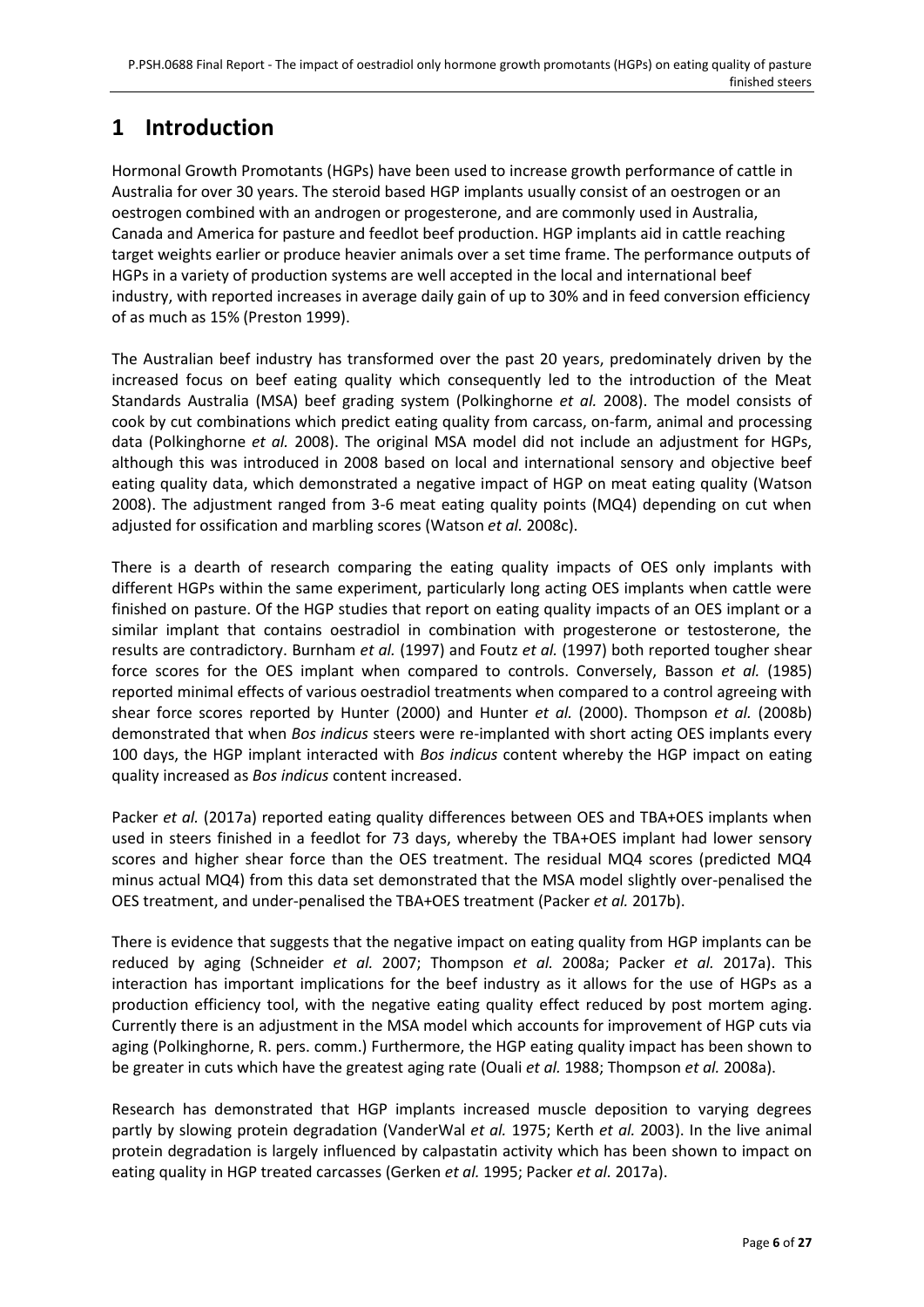This following paper reports on subsequent research to Packer *et al.* [\(2017a\)](#page-25-2) aiming to compare the impact of longer acting OES implants (ca. 400 days) when cattle were finished on pasture, to control animals. Cuts with divergent aging characteristics were chosen to assess any interactions on sensory scores between the OES implant and post-mortem ageing of cuts.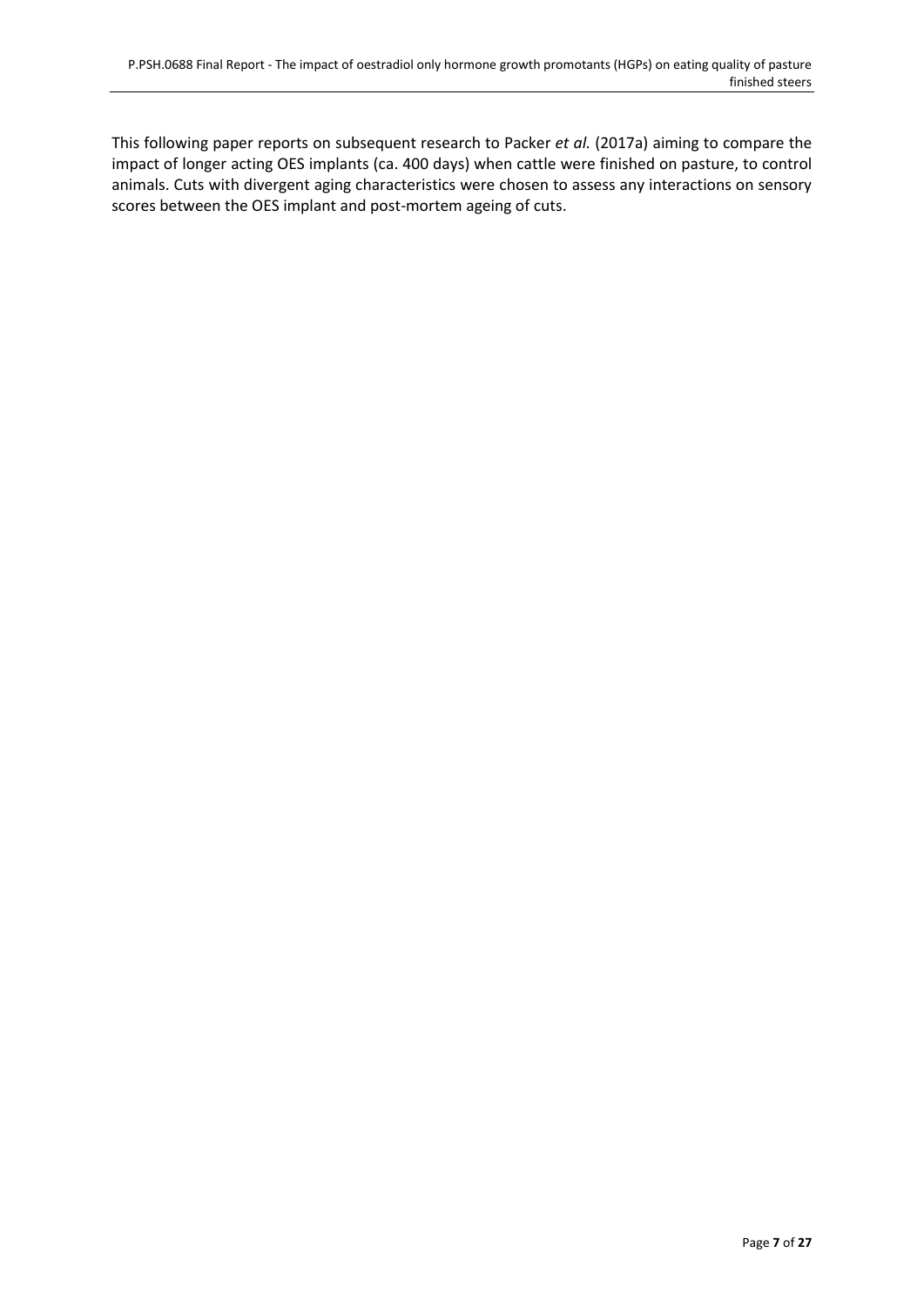## <span id="page-7-0"></span>**2 Materials and methods**

## <span id="page-7-1"></span>**2.1 Live cattle**

A total of 200 steers from a composite breed (3/8 *Bos indicus*, 1/2 *Bos taurus,* 1/8 *Bos indicus-taurus hybrid*) from the same year of birth (2013) were transported from a remote Northern Territory cattle station, to a central Queensland cattle property for finishing on pasture. The previously unimplanted steers were allowed approximately one month to acclimatise and reach weights suitable for induction into the trial (255kg). Steers were randomly allocated to an un-implanted control (CON) group, and an oestradiol only implant which has an active ingredient payout period of 400 days (OES - Compudose 400, Elanco Animal Health, Indianapolis, IN, USA; 43.9 mg oestradiol-17ß).

Animals were grazed on pastures which comprised of mixtures of tropical and native pastures, and also allowed access to Leucaena when pastures were considered limiting in protein and energy. Implant ear audits, to determine if the OES implant was present and without inhibition, along with live weights were collected at days 57, 99, 202, 299 and 371 after induction. Animal ethics approval was granted by the University of New England Animal Ethics Committee (authority number AEC14- 045).

## <span id="page-7-2"></span>**2.2 Slaughter and primal collection**

After 389 days on pasture, animals were transported 864km to a commercial processing facility and slaughtered the following morning. Carcass sides were electrically stimulated and hot carcass weight plus P8 fat depth recorded, before carcasses were spray chilled. Approximately 19 hours pm carcasses were quartered at the  $12<sup>th</sup>/13<sup>th</sup>$  rib prior to MSA grading which measured ultimate pH (pHu), hump height, eye muscle area, rib fat along with subjective scores for ossification, marbling, and meat colour scores [\(AUSMEAT 2005\)](#page-24-9). At grading a 3mm slice from the quartered *m. longissimus thoracis et lumborum* (LTL) muscle was collected and diced. A 5 g sample placed into a sample tube and frozen in liquid nitrogen for calpastatin analysis.

At boning, rump primals from both sides and the striploin primal from the left side were collected from all carcasses. These primals were vacuum packed and chilled prior to transporting to the meat laboratory at the University of New England.

## <span id="page-7-3"></span>**2.3 Sample preparation**

The striploin and rump primals (HAM 2110, ROSTBIFF) were separated into the LTL and *m. gluteus medius* (GM) muscles and trimmed of all fat and epimysium. The LTL was cut into four portions and the GM into two portions. Within muscle, samples were rotated on position for five and 35 day aging periods, for both sensory and objective samples. Sensory samples were prepared as described by [Watson](#page-26-5) *et al.* (2008a) whereby each sample portion is prepared into five 25mm thick steaks cut perpendicular to the fibre direction. Objective samples were prepared into approximately 250g blocks. All samples were aged in vacuum bags at 4°C for either 5 days or 35 days, before being frozen at -20°C.

## <span id="page-7-4"></span>**2.4 Sensory analysis**

Sensory analysis was described by [Watson](#page-26-5) *et al.* (2008a). Briefly, each consumer was served seven steaks, whereby the first was a mid-range starter steak followed by six sample steaks. Sample steaks were balanced for ageing period, treatment group and cut to encompass a range of eating quality.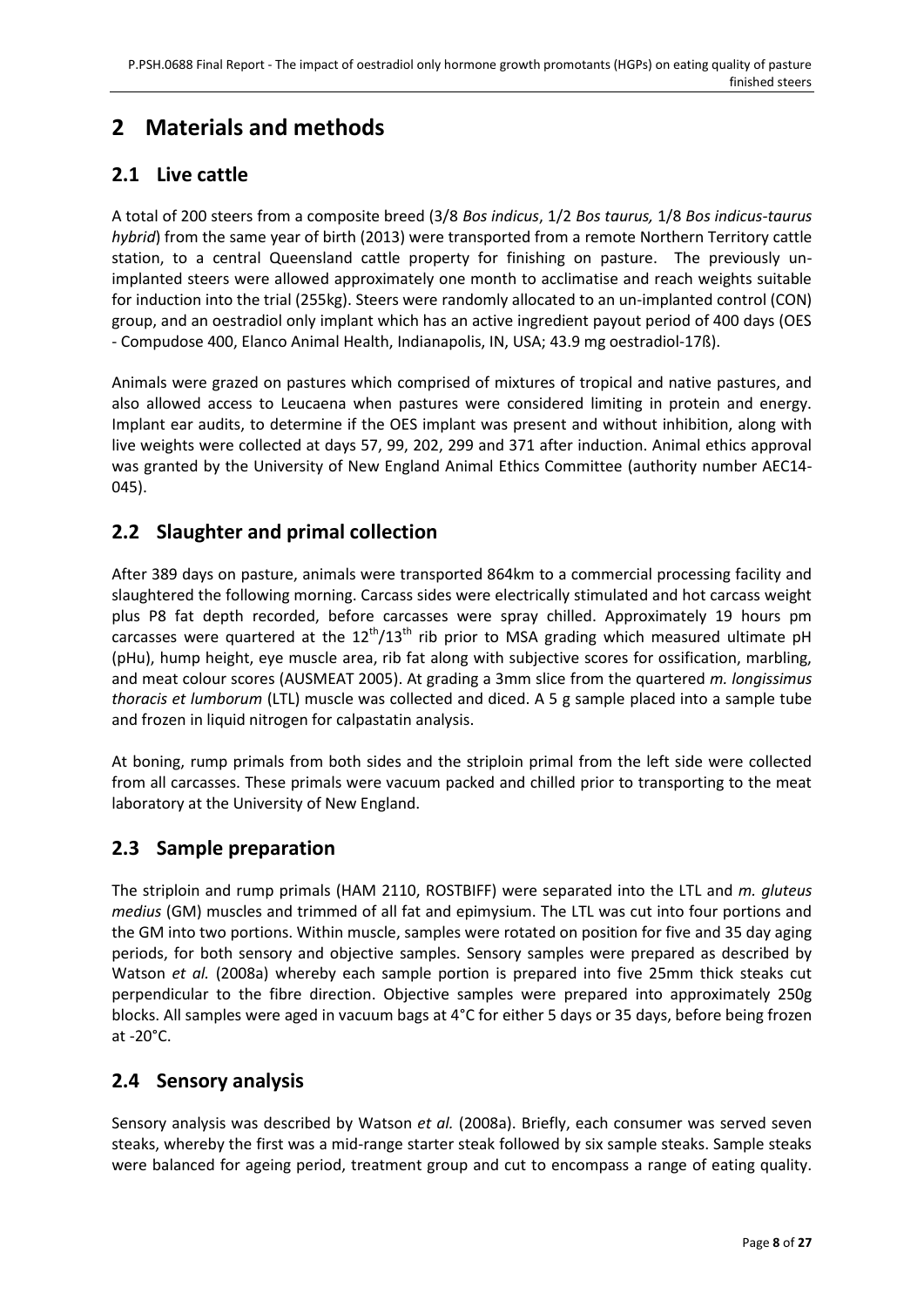The five steaks from within one sample were spread across one tasting session. Product serving order was balanced in a 6x6 Latin square to ensure a balanced serving order within a tasting session. Steaks were cooked using a Silex<sup>TM</sup> grill to a medium doneness prior to being rested, halved and served. The five steaks from one sample were served to ten consumers. Consumers rated each steak for tenderness, juiciness, like flavour and overall acceptability by placing a mark on a 100mm line scale anchored by the words not tender/very tender, not juicy/very juicy, and dislike extremely/like extremely for both like flavour and overall satisfaction respectively. Scores for tenderness, juiciness, like flavour and overall acceptability scores were multiplied by 0.3, 0.1, 0.3 and 0.3 respectively and summed to calculate a MQ4 score. The highest and lowest two scores from the total of ten scores per sample, were 'clipped' to reduce the standard error of the mean sensory score.

## <span id="page-8-0"></span>**2.5 Objective measurements**

Objective shear force blocks were prepared as per Perry *et al.* [\(2001\)](#page-25-6) with slight modifications as per Packer *et al.* [\(2017a\).](#page-25-2) Briefly, a thawed 60-80g block was prepared from each 250g sample block. Three colour readings were recorded using a Minolta Colour Meter (D65) from a cut face, following blooming for at least 20 minutes at 4°C. The mean CIE, L\*, a\* and b\* dimensions were used in the data analysis. Blocks were cooked in unsealed vacuum bags at 70°C for 30 minutes, followed by cooling under running water for at least 20 minutes. Cooking loss was calculated as the percentage of loss from pre-cook weight, to post-cook weight. Shear force was calculated as the mean maximum force for six sub-samples cut perpendicular to the fibre direction.

Calpastatin activity was measured using the methodology of [Shackelford](#page-25-7) *et al.* (1994) and [Koohmaraie \(1990\)](#page-24-10) with slight modifications as outlined in Packer *et al.* [\(2017a\).](#page-25-2) Briefly, 4g of the sample was homogenised in 20ml of extraction buffer, then spun for 15 min at 4000 x g. 12ml of supernatant was then transferred into a 15ml tube, and heated in a water bath at 95°C for 15 min. Samples were then centrifuged for 15min at 4000 x g, and the supernatant filtered through glass wool. Samples were frozen at -20°C until analysis. Calpain-2 homogenate was prepared as per [Koohmaraie \(1990\).](#page-24-10) Calpastatin samples were assayed against the purified Calpain-2 in a casein solution in batches of 24 to 30 samples, which contained both CON and OES samples. The activity of Calpain-2 was expressed as the level of enzyme activity that increased an absorbance unit by 1.0 at 278nm in 60 mins at 25°C. Calpastatin, being the inhibitor of the Calpain enzymes was the inverse, expressed as the amount that inhibits 1.0 unit of Calpain-2 activity, expressed in units per gram of muscle.

#### <span id="page-8-1"></span>**2.6 Statistical analysis**

#### <span id="page-8-2"></span>**2.6.1 Ear pathology**

At each weighing period, the ears of the OES treatment group steers were palpated to detect for implant presence and any sign of infection or related scarring. Ten animals lost their implants over the trial period. One animal lost its implant in the first 57 days and another showed signs of infection and as result had no implant at day 99. It was thought that the remaining eight animals lost their implants through scratching on shrubs or lick troughs due to the position of the implant. Often during implanting, the presence of a management ear tag did not allow the implant to be placed in the middle third of the ear. When this occurred, an alternate implant site in the front middle third of the ear, anterior to the cartilage fold, was used. The eight animals who lost their implants most likely had the implant placed in this position and therefore lost their implant. All ten animals that had lost implants by the end of the experiment were removed from the data set.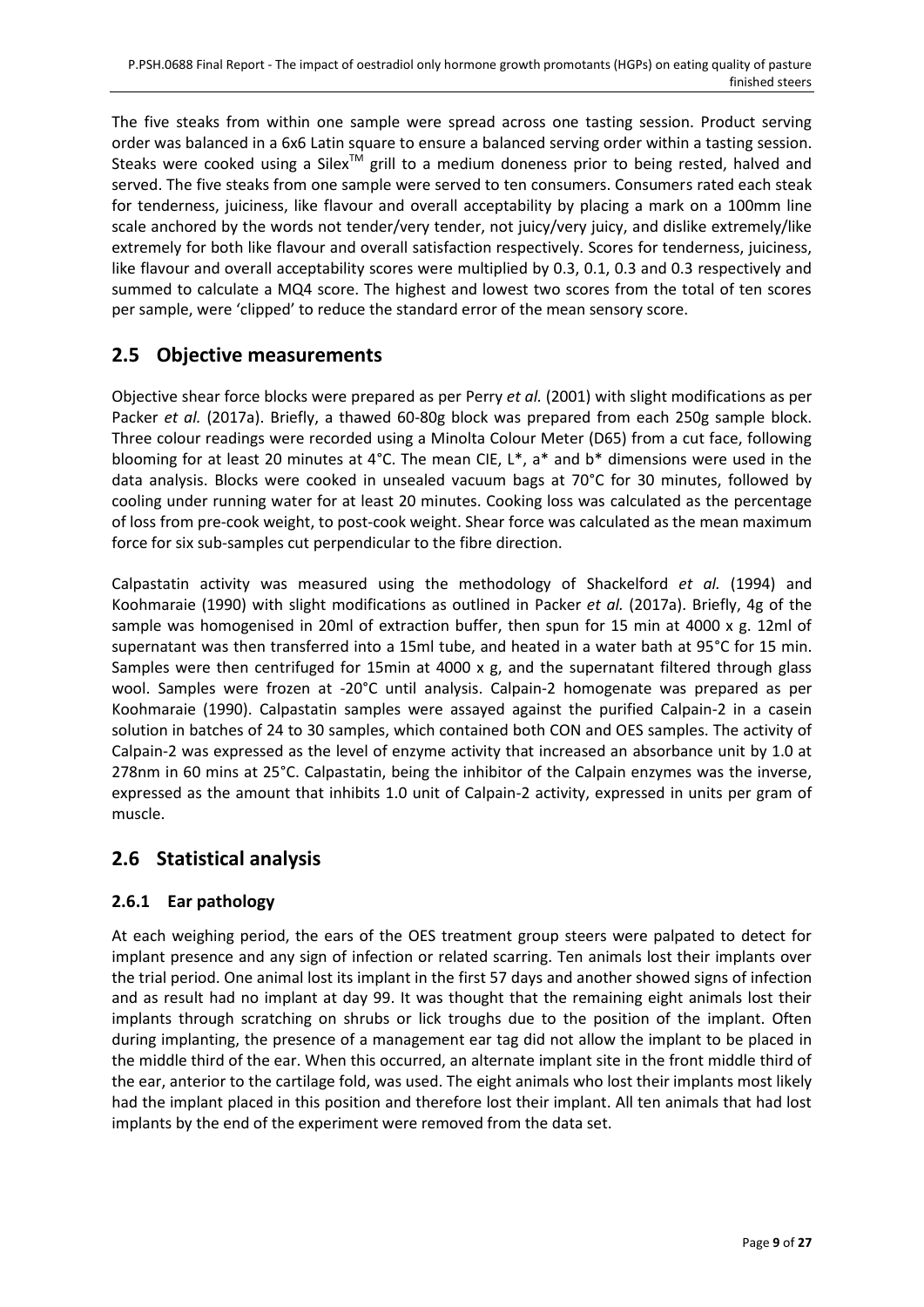#### <span id="page-9-0"></span>**2.6.2 Liveweight**

Liveweights recorded at 57, 99, 202, 299 and 371 days were analysed using a repeated measurements analysis (REM, SAS version 9.0) where the mean HGP treatment effect and interactions with time were tested. Induction weight was included as a covariate. The interaction between HGP treatment and induction weight was not significant (P>0.05) and was not included in the final model.

#### <span id="page-9-1"></span>**2.6.3 Carcass measurements**

AUSMeat meat colour scores 1B and 1C were transformed to a numerical scale of 1.3 and 1.7, respectively. Hot carcass weight was analysed in a GLM model [\(SAS 2002\)](#page-25-8), which contained terms for HGP treatment. As carcass weight was generally correlated with carcass traits, (which included hump height, marbling score, ossification score, ribfat depth, P8 fat depth, pHu and meat colour scores) these traits were examined in GLM models which contained terms for HGP treatment and hot carcass weight. For all carcass traits the interaction between HGP treatment and induction weight was not significant (P>0.05).

#### <span id="page-9-2"></span>**2.6.4 Sensory scores**

Sensory scores from the LTL and GM samples were analysed separately using a MIXED model which contained terms for HGP treatment, days aged and position. The interaction of HGP treatment X days aged was significant (P<0.05) for all sensory scores in the LTL, except for juiciness. This interaction was not significant (P>0.05) for the GM sample. Due to the importance of this question in the overall experimental design, this interaction was retained in both the LTL and GM statistical models.

#### <span id="page-9-3"></span>**2.6.5 Objective measurements**

Within LTL and GM samples, shear force and cooking loss % were analysed using MIXED models (SAS, version 9.0) which contained terms for HGP treatment, aging and position within muscle. An interaction between HGP treatment X days aged was not significant (P>0.05) for objective measurements for either the LTL or the GM. However, given the significance of this interaction for the sensory scores it was decided to include this interaction for shear force and cooking loss % analyses for both LTL and GM analyses. Models contained a random term for animal nested within HGP treatment.

The  $L^*$ , a\* and  $b^*$  colour dimensions were highly correlated and so a repeated measurements analysis (REM, SAS, version 9.0) was used, which contained terms for HGP treatment, days aged and position within muscle. This analysis tested both mean of the colour dimensions and interactions between the different colour dimensions. First order interactions were tested but found to be not significant (P>0.05) and were not included in the final model.

#### <span id="page-9-4"></span>**2.6.6 Calpastatin activity**

Calpastatin activity in LTL samples collected at 20 hours pm was measured in seven batches. Each batch contained samples from each of the two treatments. Calpastatin activity was analysed in a GLM model which contained terms for HGP treatment and calpastatin batch as independent variables.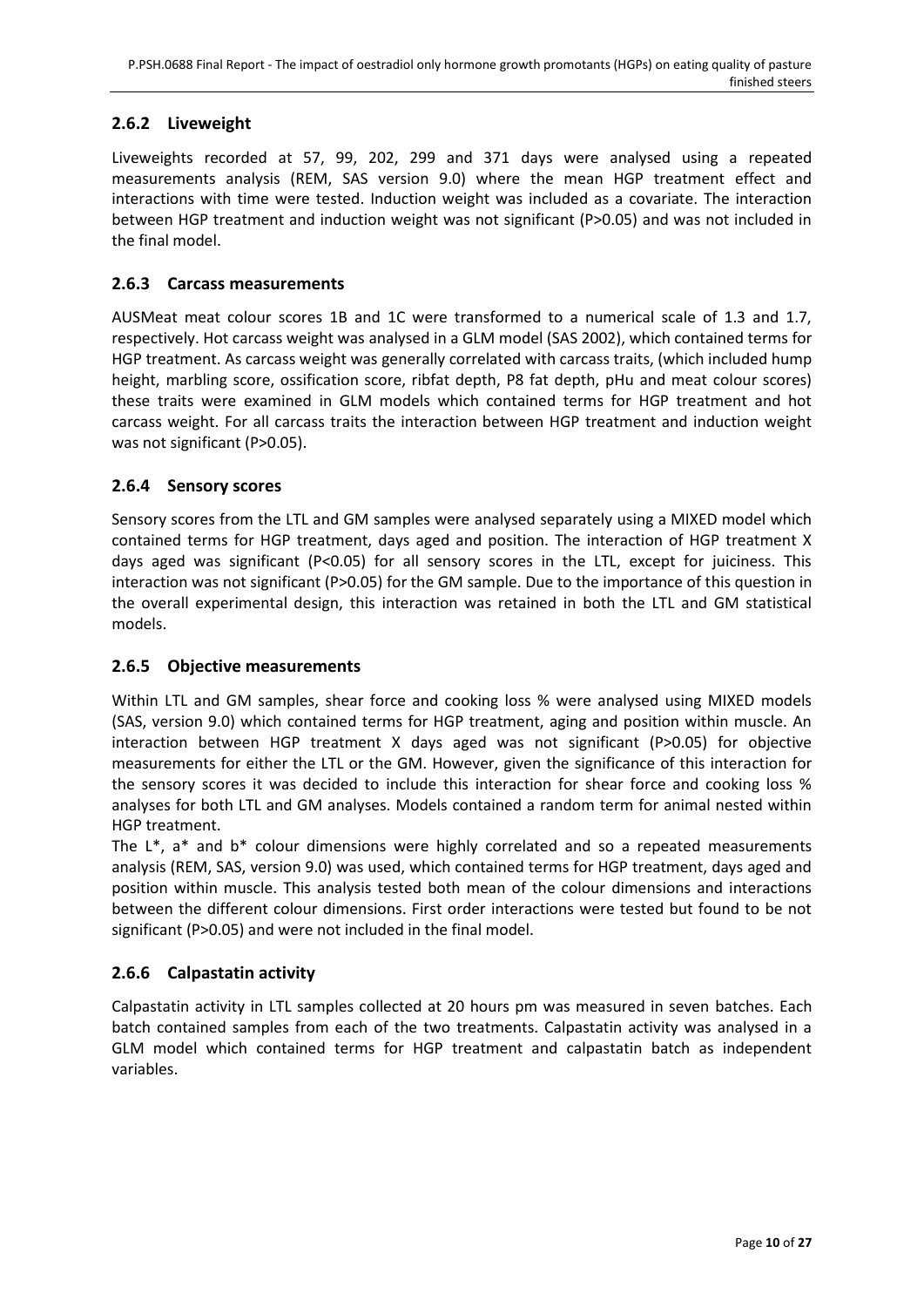## <span id="page-10-0"></span>**3 Results**

## <span id="page-10-1"></span>**3.1 Live weights**

Live weights at each weigh day were adjusted to a mean induction weight of 255 kg. The repeated measures analysis showed a significant HGP treatment X days on pasture (DOP) interaction (P<0.001, Table 1), whereby the difference between the CON and OES groups continued to increase the longer the HGP implant was implanted. Animals in the OES group were 6 kg heavier than animals in the CON group at day 57, which increased to 34kg when cattle were finally weighed at day 371 (Figure 1). Induction weight interacted with time (P<0.001, Table 1), whereby heavier animals at induction gained more weight over the 371 trial period.



**Figure 1.** Predicted liveweights at 57, 99, 202, 299 and 371 days' post pasture trial induction for steers from the CON and OES groups. All liveweights were adjusted to the same induction weight of 255kg.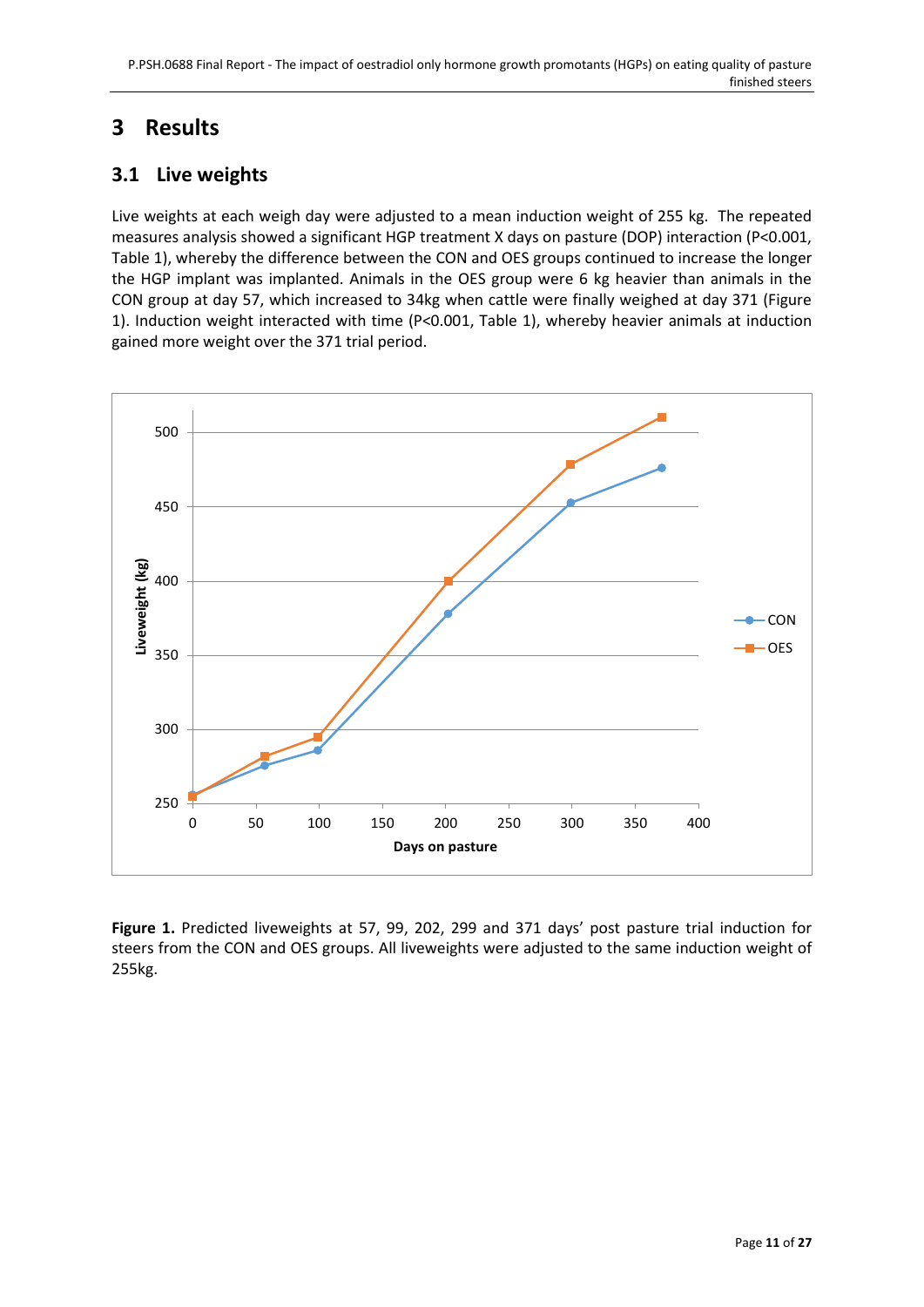**Table 1.** F ratios for the repeated measurements analysis of OES treatment and induction weight for both mean effects and interactions with days on pasture (liveweights at days 57, 99, 202, 299 and 371 after induction)

| <b>Independent Variables</b> | NDF, DDF | F ratio    |
|------------------------------|----------|------------|
| Days on pasture (DOP)        | 4,744    | $16.63***$ |
| <b>HGP Treatment (HGP)</b>   |          |            |
| Mean HGP treatment           | 1,186    | 90.50***   |
| DOP x HGP                    | 4.744    | 47.42***   |
| Induction weight             |          |            |
| Mean induction weight        | 1,186    | 75.35***   |
| DOP x induction weight       | 1,744    | $0.73***$  |

NDF, DDF – numerator degrees of freedom and denominator degrees of freedom

\*\*\*, P<0.001

## <span id="page-11-0"></span>**3.2 Treatment effects on carcass traits**

There was a moderate range in carcass traits with marbling and ribfat, ranging from 130 to 470 MSA marbling units, and 1mm to 10mm respectively. Hot standard carcass weights (HSCW) ranged from 202 to 279kg (Table 2.). The OES treatment had a significant effect on hot carcass weight and ossification score (P<0.001, Table 3). Predicted means for the OES carcasses were 19 kg heavier than the CON group, and had a 47 unit higher ossification score than the CON carcasses at the same HSCW. There were no significant (P>0.05) HGP treatment effects on other carcass traits, although was a trend for the OES group to have a lower marbling score and higher rib fat, P8 fat and hump height measurements, when compared to the CON group.

| Table 2. Means, variance and range for carcass traits for the CON and OES treatments |  |  |  |  |  |  |
|--------------------------------------------------------------------------------------|--|--|--|--|--|--|
|--------------------------------------------------------------------------------------|--|--|--|--|--|--|

|                       | Mean | s.d. | Min           | Max |
|-----------------------|------|------|---------------|-----|
| <b>Carcass traits</b> |      |      |               |     |
| HSCW (kg)             | 240  | 15.8 | 202           | 279 |
| Hump Height (mm)      | 84   | 9.4  | 60            | 110 |
| Ossification score    | 164  | 35.3 | 100           | 350 |
| Marbling score        | 280  | 60.8 | 130           | 470 |
| Ribfat (mm)           | 4.1  | 1.57 | $\mathbf{1}$  | 10  |
| P8 (mm)               | 8    | 2.3  | 3             | 15  |
| Meat colour score     | 3.2  | 0.85 | $\mathcal{P}$ | 6   |
| Eye muscle area (cm2) | 62   | 8.4  | 41            | 87  |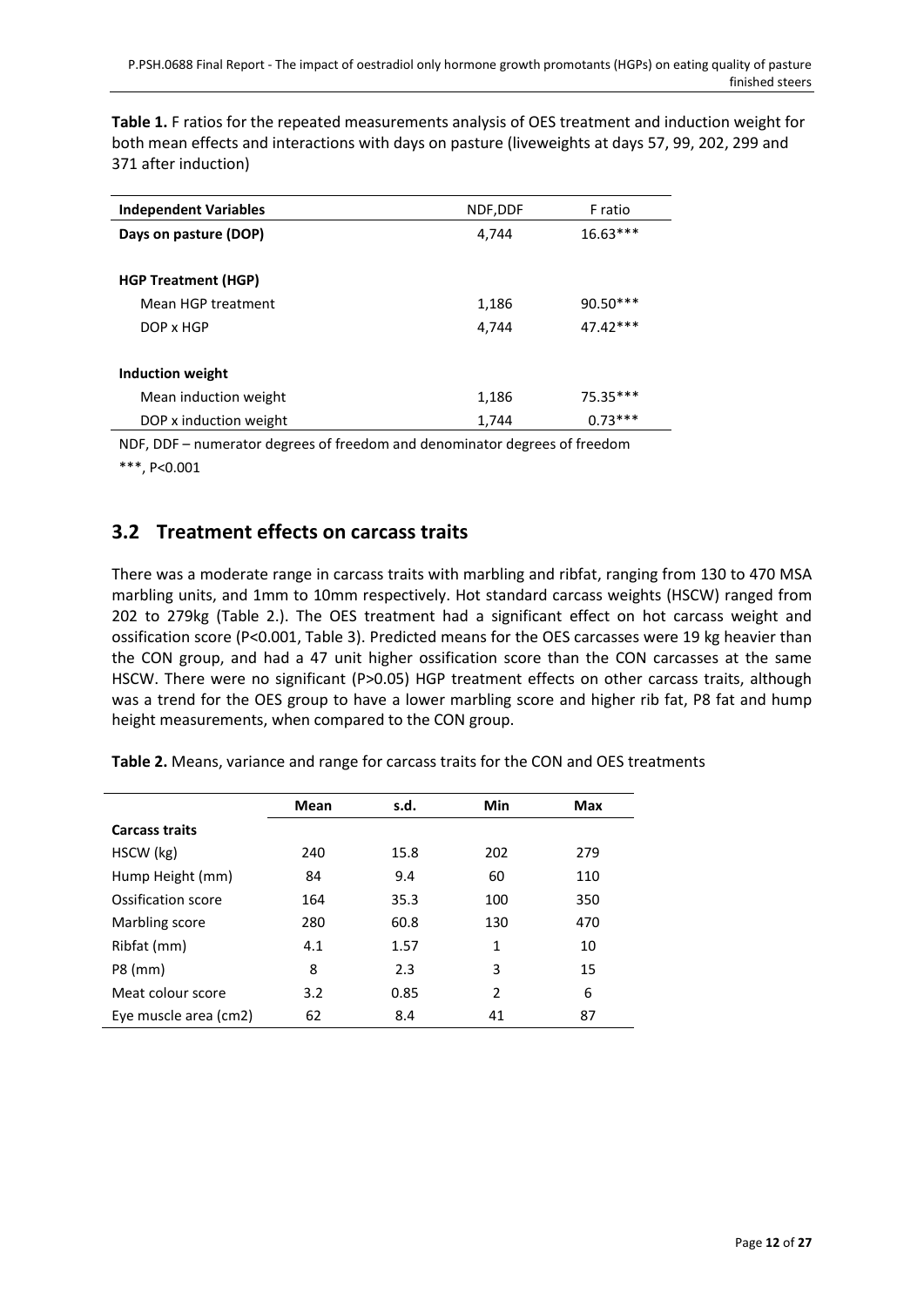|                                      | <b>HGP Treatment</b> |                  |       |          | <b>HGP Treatment</b> |
|--------------------------------------|----------------------|------------------|-------|----------|----------------------|
| <b>Carcass trait</b>                 | <b>CON</b>           | <b>OES</b>       | s.e.  | NDF, DDF | <b>F</b> ratio       |
| HSCW (kg)                            | 231 <sup>a</sup>     | 250 <sup>b</sup> | 1.4   | 2,188    | 99.26***             |
| Hump height (mm) #                   | 83.5                 | 85.4             | 1     | 2,187    | 1.38                 |
| Ossification score #                 | 141 <sup>a</sup>     | $188^b$          | 3     | 2,187    | $90.46***$           |
| Marble score #                       | 284                  | 276              | 7.1   | 2,187    | 0.49                 |
| Ribfat (mm) #                        | 4                    | 4.2              | 0.19  | 2,187    | 0.93                 |
| P8 (mm) #                            | 7.9                  | 8.2              | 0.27  | 2,187    | 0.74                 |
| pHu#                                 | 5.63                 | 5.63             | 0.012 | 2,187    | 0.01                 |
| Meat colour score #                  | 3.2                  | 3.2              | 0.1   | 2,180    | 0.06                 |
| Eye muscle area (cm <sup>2</sup> ) # | 61.8                 | 62               | 0.97  | 2,187    | 0.00                 |

**Table 3.** Predicted means for the CON and OES treatments for carcass traits including the F ratios for the HGP treatment effect and the average standard error of both treatments.

\*, P<0.05; \*\*, P<0.01; \*\*\*, P<0.001.

# Adjusted for hot carcass weight

Within rows, means with superscripts of different letter indicate significant difference (P<0.05).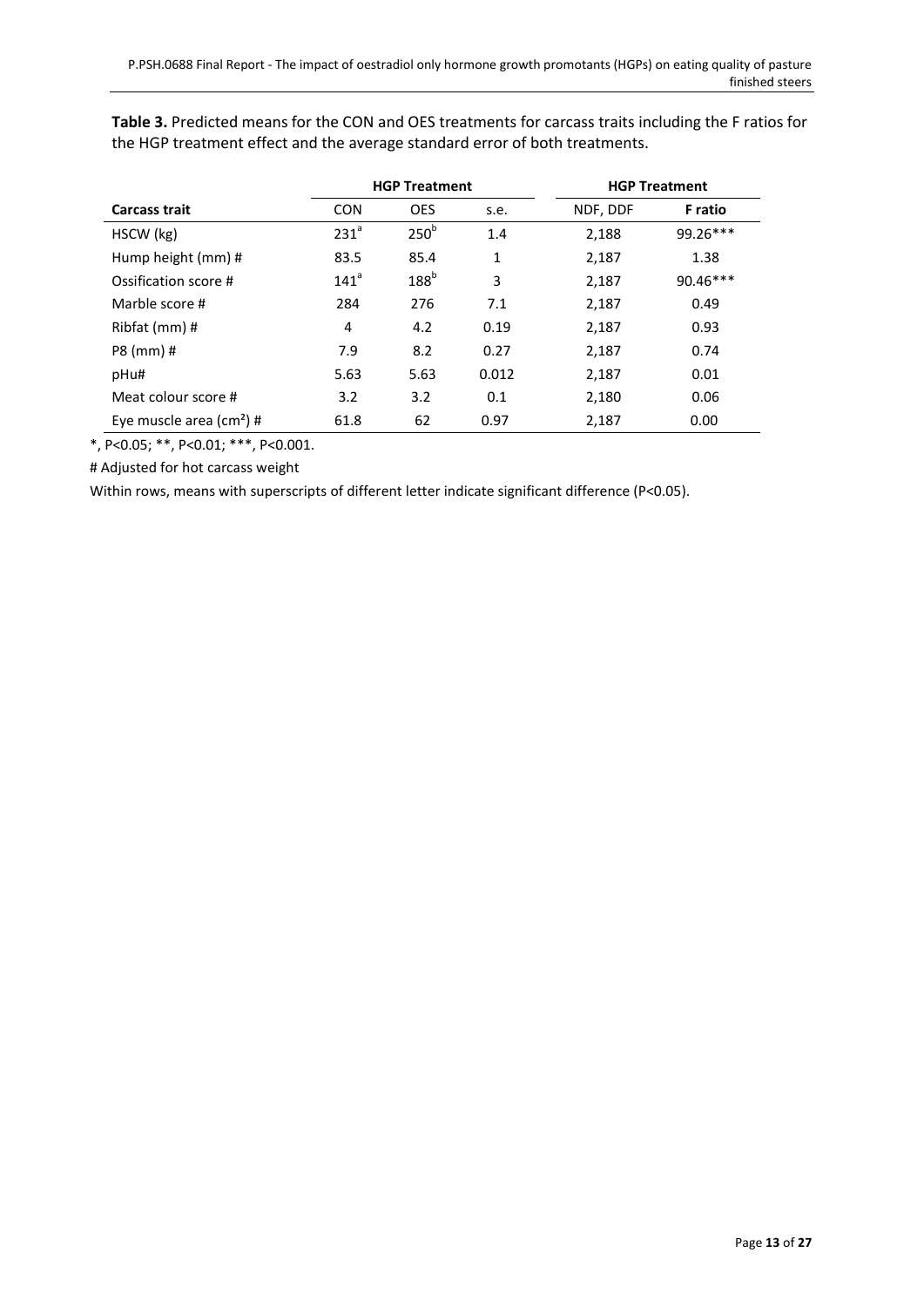#### **3.3 Sensory scores**

There was a large range in sensory and shear force scores, with up to 81 MQ4 points and 2.2 kg, and as low as 16 MQ4 points and 10.6 kg for the LTL respectively (Table 4.).

**Table 4.** Means, variance and range for sensory scores and objective meat quality measurements for the CON and OES treatments for the *mm. longissimus thoracis et lumborum* and *gluteus medius.*

<span id="page-13-0"></span>

|                       |      | m. longissimus thoracis et lumborum |                |      |      |       | m. gluteus medius |      |
|-----------------------|------|-------------------------------------|----------------|------|------|-------|-------------------|------|
| <b>Trait</b>          | Mean | s.d.                                | Min            | Max  | Mean | s.d.  | Min               | Max  |
| <b>Sensory scores</b> |      |                                     |                |      |      |       |                   |      |
| Number of samples     | 366  |                                     |                |      | 378  |       |                   |      |
| Tenderness            | 49.2 | 16.98                               | $\overline{7}$ | 84   | 49.2 | 15.15 | 14                | 82   |
| Juiciness             | 53.6 | 13.34                               | 23             | 82   | 57.7 | 11.64 | 25                | 85   |
| Like Flavour          | 54.7 | 11.84                               | 16             | 81   | 56.2 | 10.75 | 24                | 81   |
| <b>Overall liking</b> | 52.5 | 14.15                               | 13             | 81   | 53.7 | 12.52 | 21                | 83   |
| MQ4                   | 52.1 | 13.5                                | 16             | 81   | 53.3 | 11.92 | 23                | 79   |
| Objective             |      |                                     |                |      |      |       |                   |      |
| Number of samples     | 36   |                                     |                |      | 377  |       |                   |      |
| Shear force           | 4.6  | 1.72                                | 2.2            | 10.6 | 4.9  | 1.77  | 2.5               | 10.6 |
| Cooking Loss %        | 21.7 | 2.6                                 | 12.2           | 29.8 | 22   | 2.53  | 15.5              | 29.3 |
| Meat colour           |      |                                     |                |      |      |       |                   |      |
| $L^*$                 | 36.1 | 2.56                                | 30.1           | 46.3 | 35.4 | 2.28  | 29.5              | 41.7 |
| $a^*$                 | 19.4 | 1.98                                | 13.6           | 24.9 | 21.3 | 2.15  | 13.6              | 24.9 |
| $b^*$                 | 8.3  | 1.35                                | 5.1            | 12.8 | 9.6  | 2.77  | $6.2$             | 57.1 |

partner logo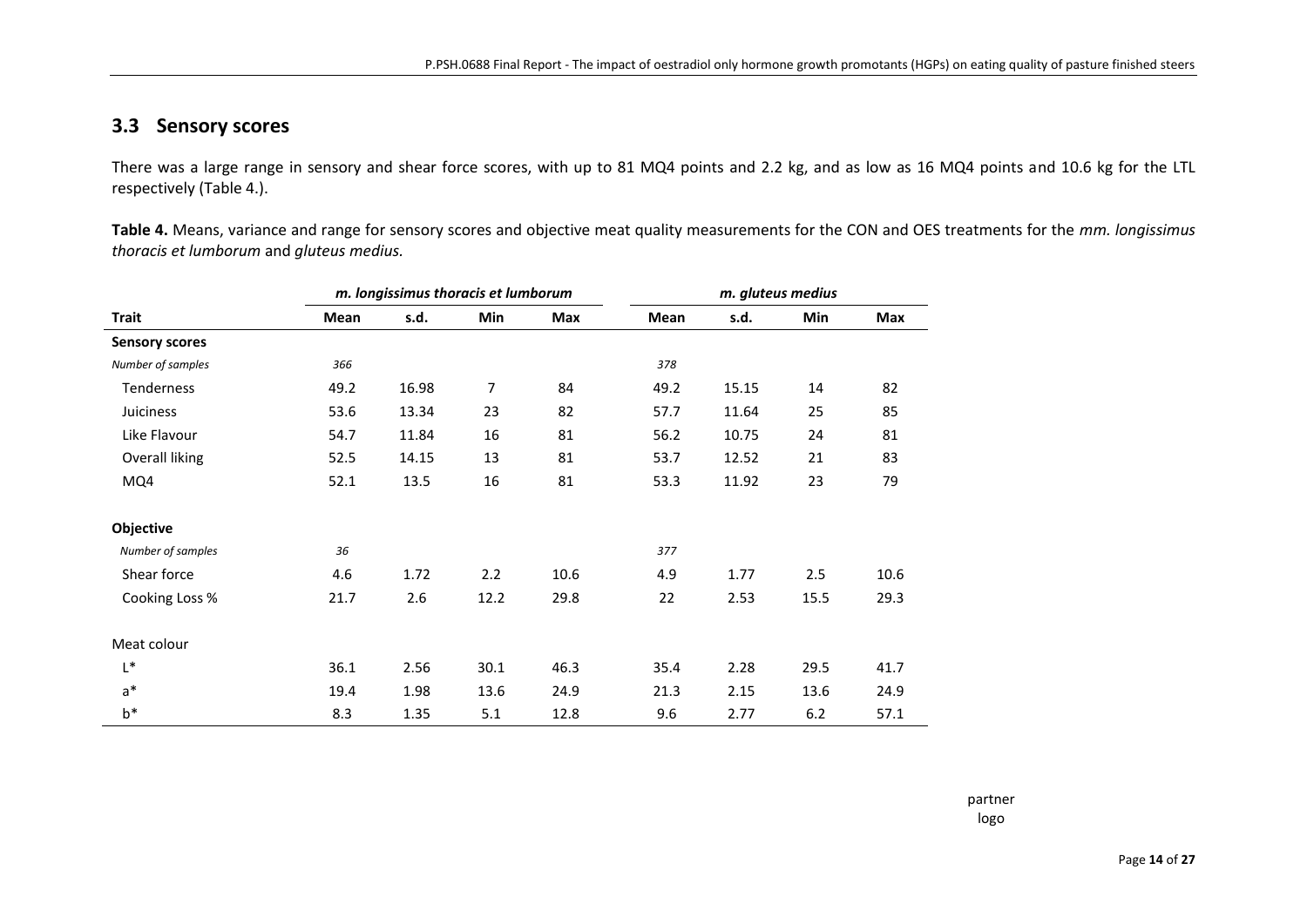A HGP treatment X days aged interaction was present for the LTL samples for all sensory scores, apart from juiciness (Table 5). This interaction showed that the difference between CON and OES sensory scores at 5 days pm more than halved by 35 days for the LTL (Table 6). There was a trend for this interaction for juiciness, but failed to reach significance (P>0.05). No interactions between HGP treatment effect and days aged were present for the GM (P>0.05, Table 5).

The OES treatment resulted in significantly lower sensory scores at both 5 days and 35 days for both the LTL and GM (P<0.05), apart from like flavour at 5 and 35 days, and tenderness at 35 days, both for the GM (Table 6). There was a position effect present for the LTL whereby the anterior samples had higher sensory scores than the posterior samples (Table 5).

| Trait<br>m. Iongissimus thoracis et lumborum |                    |             |            | m. gluteus medius |                   |            |                    |                   |             |           |                   |             |
|----------------------------------------------|--------------------|-------------|------------|-------------------|-------------------|------------|--------------------|-------------------|-------------|-----------|-------------------|-------------|
|                                              | NDF,<br><b>DDF</b> | Tenderness  | Juiciness  | Flavour           | Overall<br>liking | MQ4        | NDF,<br><b>DDF</b> | <b>Tenderness</b> | Juiciness   | Flavour   | Overall<br>liking | MQ4         |
| <b>HGP Treatment</b><br>(HGP)                | 1,181              | 27.58***    | 22.20***   | 22.00***          | 25.00***          | $26.18***$ | 1,186              | $6.88**$          | $11.71***$  | $5.41*$   | $6.17*$           | $7.31**$    |
| Days Aged (DA)                               | 1,180              | $214.74***$ | 119.48***  | 141.28***         | 205.06***         | 208.85***  | 1,187              | 268.76***         | $110.71***$ | 127.23*** | 192.37***         | $216.13***$ |
| HGP*DA                                       | 1,180              | $20.46***$  | 1.55       | $4.60*$           | $13.53***$        | $12.26***$ | 1,187              | 1.22              | 0.67        | 0.00      | 0.01              | 0.08        |
| Position                                     | 1,180              | 23.01***    | $36.10***$ | $12.14**$         | 27.94***          | $25.17***$ | 1,187              | 0.24              | 0.04        | 0.11      | 0.14              | 0.12        |

**Table 5.** F ratios for the effect HGP treatment, days aged, HGP treatment x days aged, position, and days aged x position on sensory scores for the *mm. longissimus thoracis et lumborum* and *gluteus medius.* 

\*, P<0.05; \*\*, P<0.01; \*\*\*, P<0.001.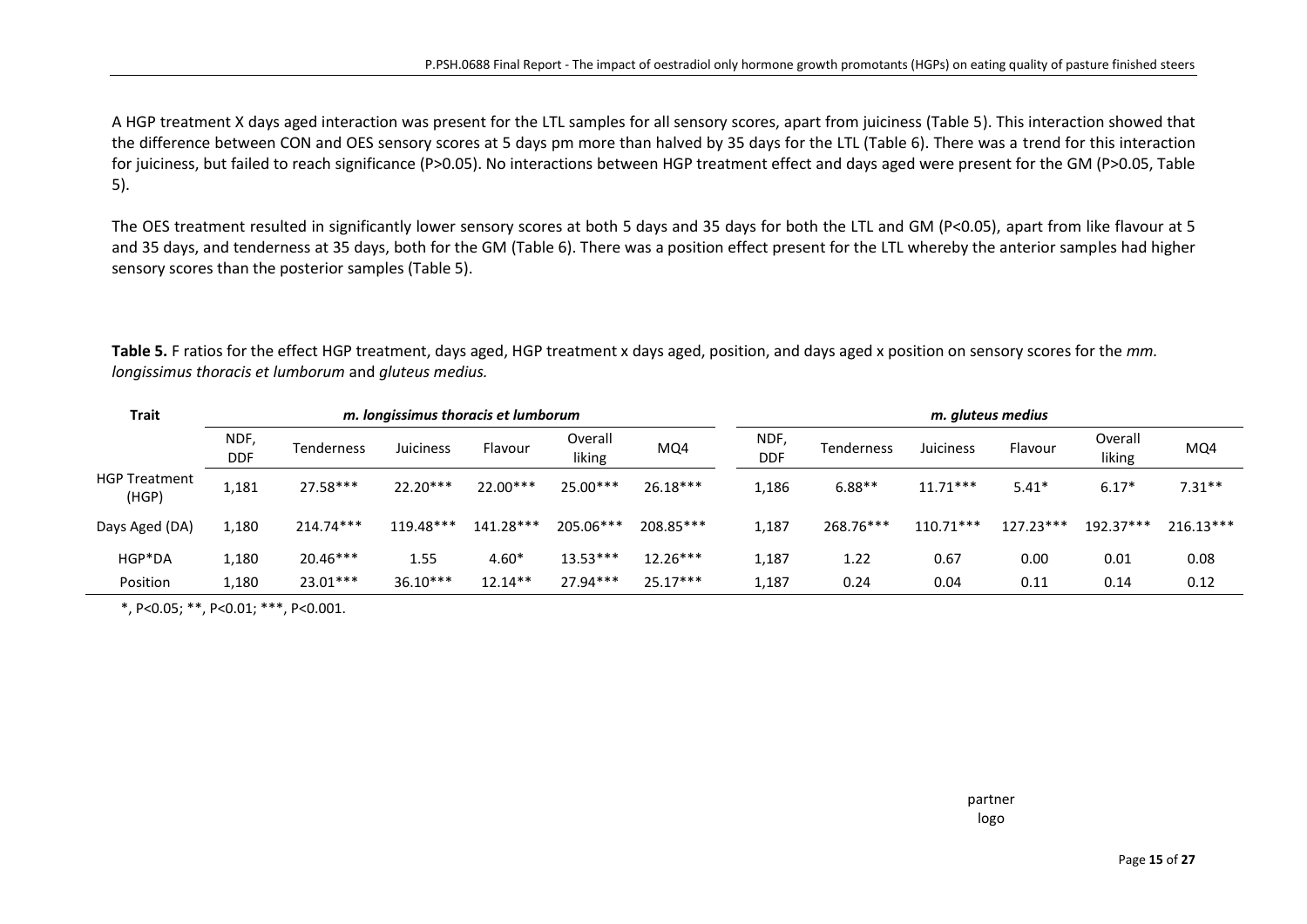**Table 6.** Predicted means for sensory scores (tenderness, juiciness, like flavour, overall liking and MQ4 scores) for the CON and OES treatments for the *mm. longissimus thoracis et lumborum* and *gluteus medius* and the average standard error of both treatments. The model included fixed effects for HGP treatment, days aged, the interaction between these variables and position within muscle. A random term for animal number nested within treatment was also included in the model.

| <b>Sensory scores</b>      |                   |                   | <b>Treatment</b> |                   |                   |      |  |  |  |
|----------------------------|-------------------|-------------------|------------------|-------------------|-------------------|------|--|--|--|
|                            |                   | 5 days aged       |                  |                   | 35 days aged      |      |  |  |  |
|                            | <b>CON</b>        | <b>OES</b>        | s.e.             | <b>CON</b>        | <b>OES</b>        | s.e. |  |  |  |
| m. longissimus thoracis et |                   |                   |                  |                   |                   |      |  |  |  |
| <b>lumborum</b>            |                   |                   |                  |                   |                   |      |  |  |  |
| <b>Tenderness</b>          | $48.4^{a}$        | $34.1^{b}$        | 1.53             | 58.9 <sup>a</sup> | $54.1^{b}$        | 1.53 |  |  |  |
| Juiciness                  | 52.0 <sup>a</sup> | $44.2^{b}$        | 1.24             | 61.4 <sup>a</sup> | 56.1 <sup>b</sup> | 1.24 |  |  |  |
| Like Flavour               | 53.5 <sup>a</sup> | 45.7 <sup>b</sup> | 1.11             | 61.6 <sup>a</sup> | $57.4^{b}$        | 1.11 |  |  |  |
| Overall liking             | 51.4 <sup>a</sup> | 40.6 <sup>b</sup> | 1.28             | 60.7 <sup>a</sup> | 56.3 <sup>b</sup> | 1.28 |  |  |  |
| MQ4                        | 51.0 <sup>a</sup> | 40.7 <sup>b</sup> | 1.22             | 60.2 <sup>a</sup> | $55.6^{b}$        | 1.22 |  |  |  |
| m. gluteus medius          |                   |                   |                  |                   |                   |      |  |  |  |
| <b>Tenderness</b>          | $44.0^a$          | $38.7^{b}$        | 1.37             | 58.4 <sup>a</sup> | 55.2 <sup>a</sup> | 1.37 |  |  |  |
| Juiciness                  | 55.5 <sup>a</sup> | 50.5 <sup>b</sup> | 1.12             | 63.9 <sup>a</sup> | $60.2^{b}$        | 1.12 |  |  |  |
| Like Flavour               | 52.7 <sup>a</sup> | 50.1 <sup>a</sup> | 1.02             | $62.1^a$          | $59.4^{a}$        | 1.02 |  |  |  |
| Overall liking             | $49.4^a$          | 46.0 <sup>b</sup> | 1.16             | 61.2 <sup>a</sup> | $57.9^{b}$        | 1.16 |  |  |  |
| MQ4                        | $49.4^a$          | 45.7 <sup>b</sup> | 1.09             | 60.7 <sup>a</sup> | $57.5^{b}$        | 1.09 |  |  |  |

Within row and days aged, means with differing superscripts indicate a significant difference (P<0.05).

In subsequent analyses HGP treatment effects for LTL and GM were adjusted for carcass traits in the MSA model (hump height, carcass weight, ossification and marbling scores, ribfat and ultimate pH, unpublished data, D.T. Packer). As these adjustments had little effect on the significance and magnitude of the treatment effects, these means were not presented here.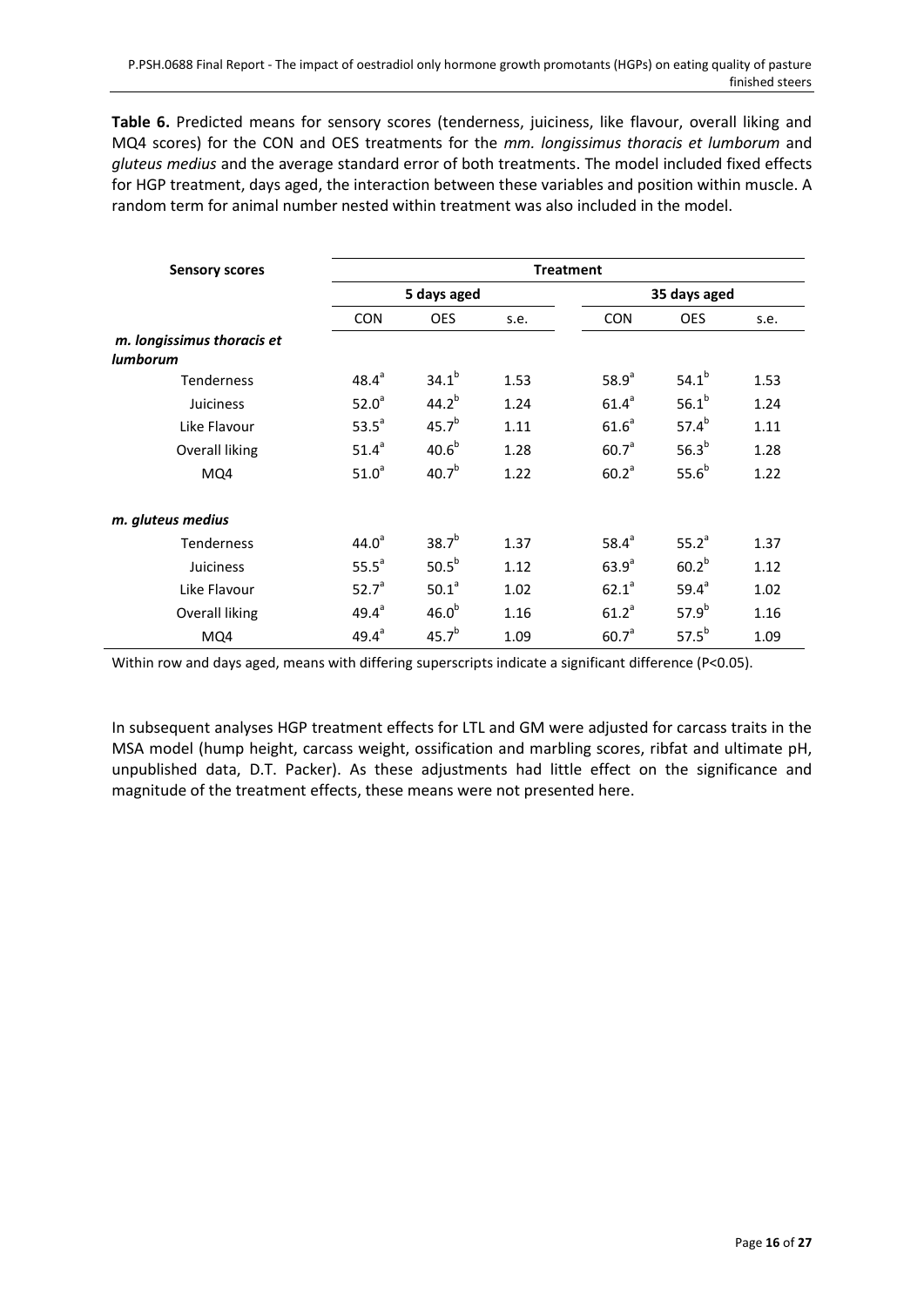#### **3.4 Shear force**

HGP treatment significantly impacted shear force for the LTL, but not the GM samples (P<0.01, Table 7). For the LTL, at 5 days pm the OES treatment had 0.6 kg higher shear force (P<0.05, Table 8). After 35 days of aging, the OES treatment was reduced to 0.4kg and was not significant (P>0.05). Despite the change in shear force values for the LTL, the HGP treatment X days aged interaction was not significant (P>0.05). There was no difference between the two HGP treatments for the GM at 5 and 35 days, Days aged and position had a highly significant impact on shear force scores (P<0.001, Table 7.).

**Table 7.** F ratios for the effect HGP treatment, days aged, HGP treatment x days aged, position, and days aged x position on shear force (kg) and cooking loss percentage for the *mm. longissimus thoracis et lumborum* and *gluteus medius.*

| <b>Trait</b>        |         | <b>Shear force</b>                     |         |                   |         | Cooking loss %                         |         |                   |
|---------------------|---------|----------------------------------------|---------|-------------------|---------|----------------------------------------|---------|-------------------|
|                     |         | m. longissimus thoracis et<br>lumborum |         | m. gluteus medius |         | m. Iongissimus thoracis et<br>lumborum |         | m. gluteus medius |
|                     | NND.DDF | F ratio                                | NNF.DDF | F ratio           | NND.DDF | F ratio                                | NNF.DDF | F ratio           |
| HGP Treatment (HGP) | 1,181   | $7.43**$                               | 1,187   | 1.97              | 1,181   | $5.14*$                                | 1,187   | 3.11              |
| Days aged (DA)      | 1,178   | 244.01***                              | 1,185   | 155.69***         | 1,178   | 127.36***                              | 1,183   | 93.73***          |
| HGP*DA              | 1,178   | 1.69                                   | 1,185   | 3.66              | 1,178   | 0.00                                   | 1,183   | 2.05              |
| Position            | 1,178   | $14.66***$                             | 1,185   | 40.15***          | 1,178   | 28.81***                               | 1,183   | $63.57***$        |

<span id="page-16-0"></span>NDF, DDF – numerator degrees of freedom and denominator degrees of freedom

\*, P<0.05; \*\*, P<0.01; \*\*\*, P<0.001; P=0.057; #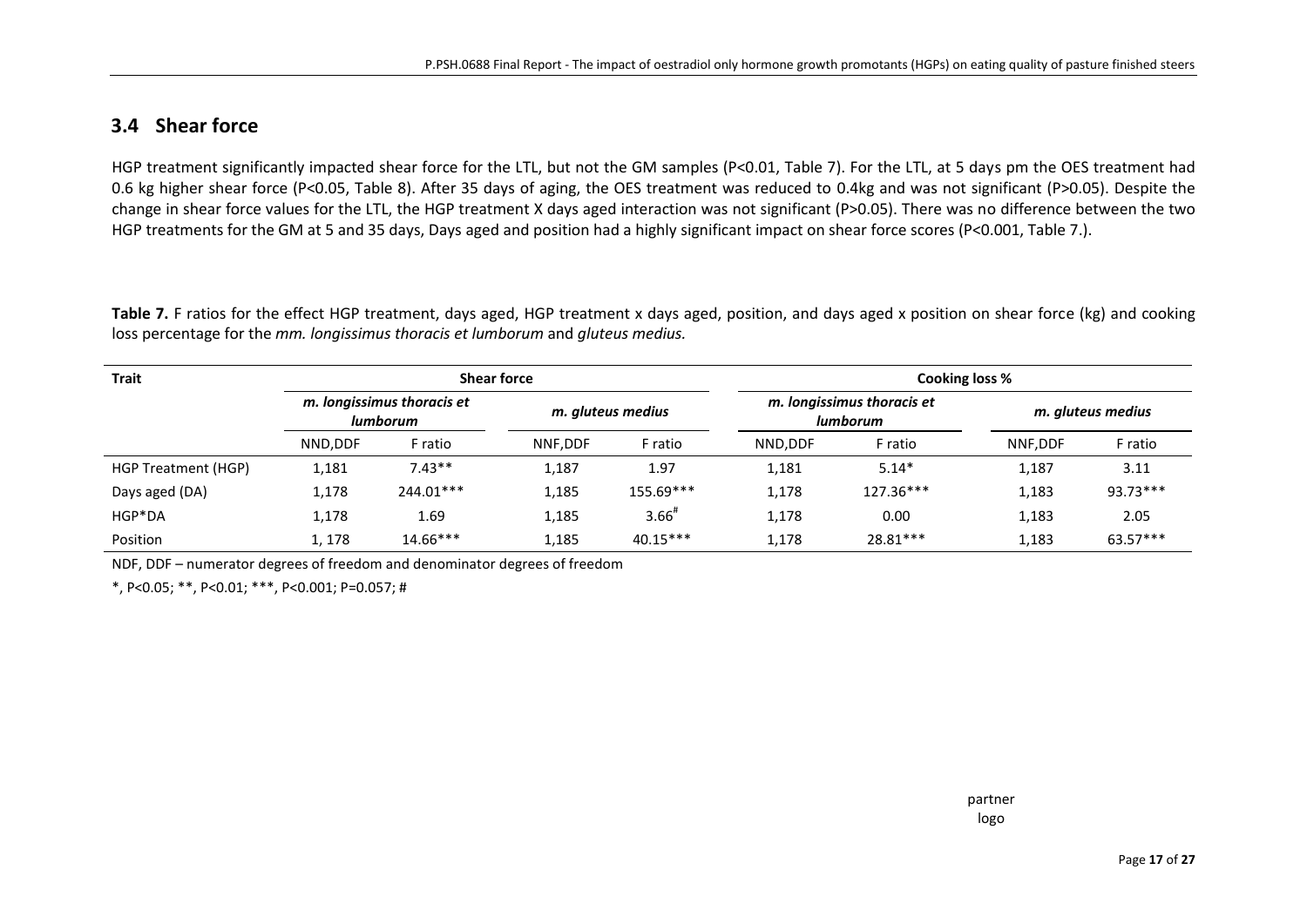**Table 8.** Predicted means for the CON and OES shear force and cooking loss for the *mm. longissimus thoracis et lumborum* and *gluteus medius* including the average standard error of both treatments. The model included terms for HGP treatment, days aged and position.

| <b>Trait</b>                                  |           |                   | <b>HGP Treatment</b> |      |
|-----------------------------------------------|-----------|-------------------|----------------------|------|
|                                               | Days Aged | <b>CON</b>        | <b>OES</b>           | s.e. |
| m. longissimus thoracis et<br><b>lumborum</b> |           |                   |                      |      |
|                                               | 5         | 5.2 <sup>a</sup>  | 5.8 <sup>b</sup>     | 0.15 |
| <b>Shear Force</b>                            | 35        | $3.5^a$           | 3.9 <sup>a</sup>     | 0.15 |
|                                               | 5         | 22.6 <sup>a</sup> | 23.1 <sup>a</sup>    | 0.23 |
| Cooking loss                                  | 35        | 20.2 <sup>a</sup> | 20.8 <sup>a</sup>    | 0.24 |
| m. gluteus medius                             |           |                   |                      |      |
| <b>Shear Force</b>                            | 5         | 5.7 <sup>a</sup>  | 5.7 <sup>a</sup>     | 0.15 |
|                                               | 35        | $4.4^a$           | 3.9 <sup>a</sup>     | 0.16 |
| Cooking loss                                  | 5         | 23.0 <sup>a</sup> | 22.9 <sup>a</sup>    | 0.23 |
|                                               | 35        | $21.2^a$          | 20.5 <sup>b</sup>    | 0.23 |

Within rows, means with differing superscripts indicate a significant difference (P<0.05).

#### <span id="page-17-0"></span>**3.5 Cooking loss**

HGP treatment had a significant effect on cooking loss for the LTL, but not the GM (P<0.05, Table 7). The cooking loss % for the OES treatment was higher for CON samples at 5 and 35 days for the LTL, though this difference failed to reach significance (P<0.05, Table 8). The OES treatment had a lower cooking loss % than the CON for the GM, and values reached significance at 35 days. Days aged and position had a highly significant impact on cooking loss %. Cooking loss % all cuts and treatments decreased from 5 days to 35 days.

#### <span id="page-17-1"></span>**3.6 Colour**

The mean HGP treatment was significant for the LTL but not the GM (P<0.01, Table 9). For the LTL samples, the OES treatment had significantly lower  $L^*$ ,  $a^*$  and  $b^*$  values when compared to the CON treatment (P<0.05, Table 10.), whereas there were only minor differences for colour dimensions in the GM. For both LTL and GM samples there were differences between the colour dimensions for samples aged for 5 or 35 days. Similarly, there were differences between positions for colour dimensions for both the LTL and GM samples (P<0.001, Table 9). As the HGP treatment effects did not interact with days aged or position these effects were not documented in this paper.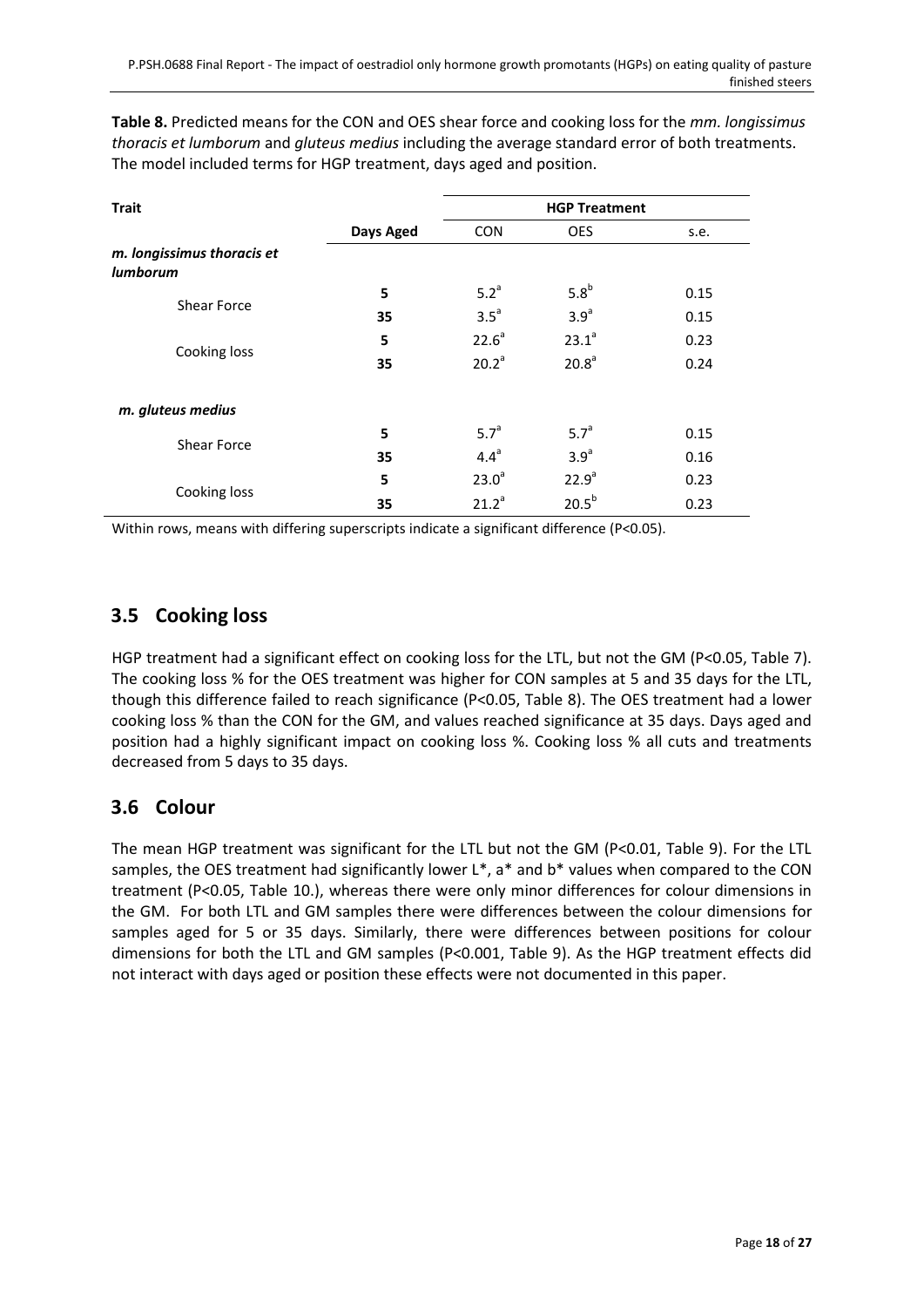**Table 9.** F ratios for the repeated measurements analysis of HGP treatment, days aged and position on CIE colour dimension (average of L\*, a\*, b\*) for the *mm. longissimus thoracis et lumborum* and *gluteus medius.*

|                                    |          | m. longissimus thoracis et<br><b>lumborum</b> |          | m. gluteus medius |  |
|------------------------------------|----------|-----------------------------------------------|----------|-------------------|--|
| <b>Independent Variables</b>       | NDF, DDF | F ratio                                       | NDF, DDF | F ratio           |  |
| <b>Colour dimension</b>            | 2,720    | 48501.9***                                    | 2,746    | 14917.4***        |  |
| <b>HGP Treatment (HGP)</b>         |          |                                               |          |                   |  |
| Mean treatment effect              | 1,360    | $14.01***$                                    | 1,373    | 2.28              |  |
| Colour dimension x HGP             | 2,720    | 3.55                                          | 2,746    | 0.32              |  |
| Days aged (DA)                     |          |                                               |          |                   |  |
| Mean days aged effect              | 1,360    | $117.56***$                                   | 1,373    | 79.94***          |  |
| Colour dimension x DA              | 2,720    | $26.78***$                                    | 2,746    | $8.96***$         |  |
| <b>Position</b>                    |          |                                               |          |                   |  |
| Mean position effect               | 3,360    | 1.32                                          | 1,373    | 143.81***         |  |
| Colour dimension x position effect | 2,720    | $5.32***$                                     | 2,746    | $10.06***$        |  |

NDF, DDF – numerator degrees of freedom and denominator degrees of freedom

\*\*\*, P<0.001

**Table 10.** Predicted means for HGP treatment effect on L\*, a\*, b\* colour dimensions after adjustment for days aged and position within the *mm. longissimus thoracis et lumborum* and *gluteus medius,* and the average standard error of both treatments.

| <b>Trait</b>                           |                   | <b>HGP Treatment</b> |      |
|----------------------------------------|-------------------|----------------------|------|
|                                        | <b>CON</b>        | <b>OES</b>           | s.e. |
| m. longissimus thoracis<br>et lumborum |                   |                      |      |
| L*                                     | 36.5 <sup>a</sup> | $35.7^{b}$           | 0.17 |
| $a^*$                                  | 19.7 <sup>a</sup> | $19.1^{b}$           | 0.13 |
| $b^*$                                  | 8.5 <sup>a</sup>  | 8.1 <sup>b</sup>     | 0.09 |
| m. gluteus medius                      |                   |                      |      |
| L*                                     | 35.6 <sup>a</sup> | 35.5 <sup>a</sup>    | 0.15 |
| $a^*$                                  | 21.4 <sup>a</sup> | 21.2 <sup>a</sup>    | 0.12 |
| $b*$                                   | 9.9 <sup>a</sup>  | $9.5^{\circ}$        | 0.20 |

Within rows, means with differing superscripts indicate a significant difference (P<0.05).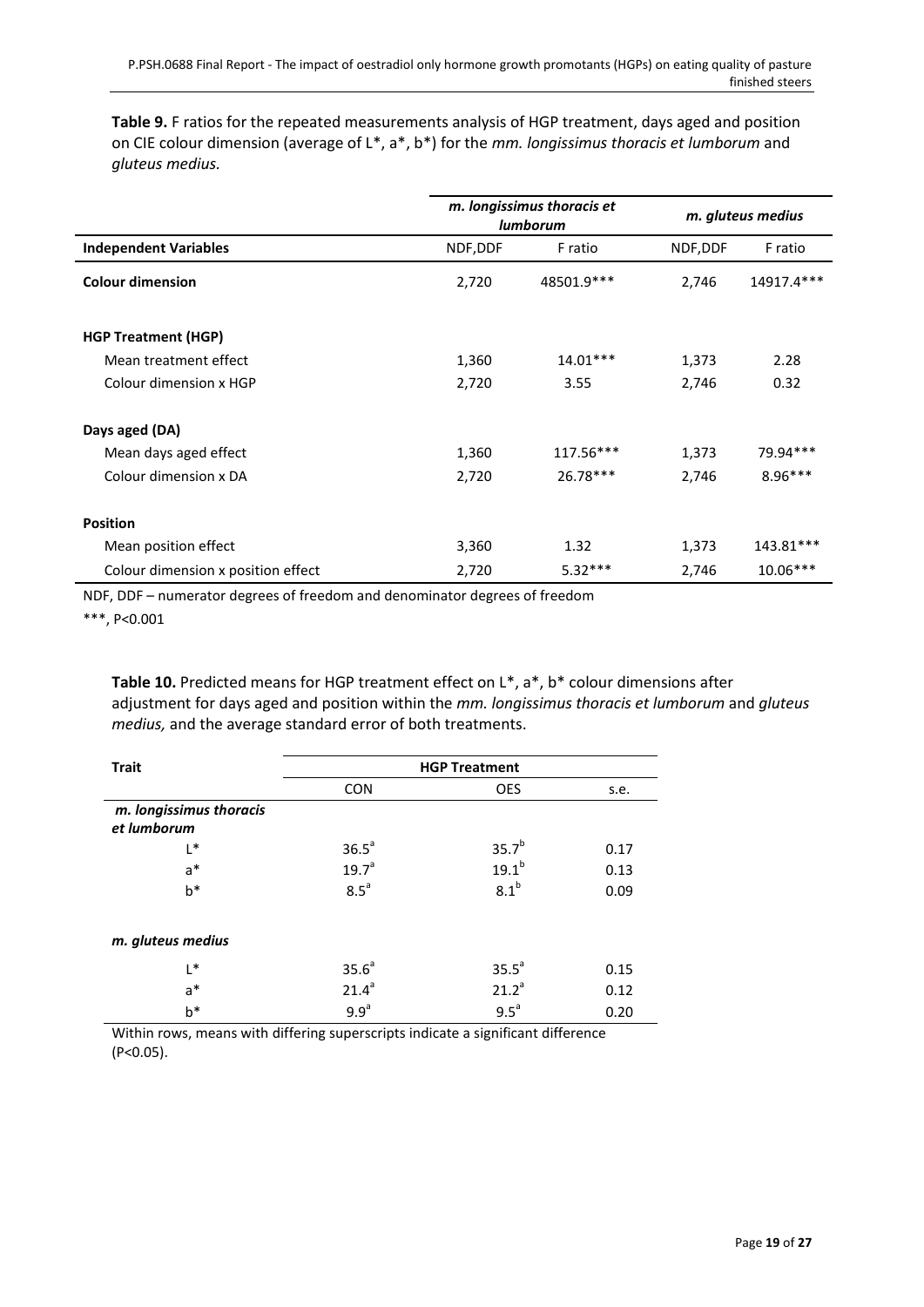## <span id="page-19-0"></span>**3.7 Calpastatin activity**

The effect of HGP treatment and Calpastatin batch had a highly significant effect on calpastatin activity for samples collected ca.19 hours pm (P<0.001, Table 11). Calpastatin activity was significantly higher for the OES treatment when compared to the CON samples (P<0.05).

**Table 11.** The effect of HGP treatment and batch on calpastatin activity from *m. longissimus thoracis et lumborum* sampled at 19 hours pm along with predicted means for the CON and OES treatments and the average standard error of both treatments.

| <b>Trait</b>         | <b>NDF.DDF</b> | <b>F</b> ratio | Predicted means (units of activity/g of muscle) |                |       |
|----------------------|----------------|----------------|-------------------------------------------------|----------------|-------|
|                      |                |                | <b>CON</b>                                      | OES            | s.e.  |
| <b>HGP Treatment</b> | 1.174          | $14.56***$     | 3.75 <sup>a</sup>                               | $3.93^{\circ}$ | 0.033 |
| Calpastatin batch    | 6.174          | 229.90***      |                                                 |                |       |

Within rows, means with differing superscripts indicate a significant difference (P<0.05).

\*\*\*, P<0.001

Data on calpastatin activity of LTL samples at ca. 19 hours pm, provided an opportunity to assess the impact of calpastatin activity on sensory scores and shear force at 5 days for the LTL. This was established by analysing sensory scores and shear force at 5 days in a model with terms for HGP treatment, position and calpastatin batch. For shear force when calpastatin activity was then included, the F ratio decreased from 5.3 to 1.3, indicating that that calpastatin activity accounted for approximately 76% of the variance associated with HGP treatment on shear force. Similar analyses were conducted for each of the sensory scores at 5 days for the LTL. Calpastatin activity accounted for 28%, 26%, 19%, 24% and 25% of the HGP treatment effect for tenderness, juiciness, like flavour, overall liking and MQ4 respectively.

## <span id="page-19-1"></span>**4 Discussion**

Oestradiol only HGP implants decreased sensory scores and increased shear force of both the LTL and GM muscles of steer carcasses, when finished on pasture for ca. 400 days. These results agreed with [Burnham](#page-24-2) *et al.* (1997) and Foutz *et al.* [\(1997\)](#page-24-3) where oestradiol only or oestradiol benzoate plus progesterone implants decreased sensory or increased shear force measurements. [Hunter](#page-24-6) *et al.* (2000) reported that the 400 day OES implant, and repeated 100 day implants, increased shear force values 0.4 kg and 0.5 kg higher respectively. [Hunter \(2000\)](#page-24-5) reported minimal difference for shear force scores for either the OES or TBA+OES HGP treatments when compared to the un-implanted steers. Consumers though, detected a negative impact on eating quality for the repeated 100 day HGP implant treatment. [Barham](#page-24-11) *et al.* (2003) reported two successive oestradiol implants had no impact on sensory scores when samples were aged for either 7 or 14 days.

Much of the research to establish the impact of HGP implants on sensory scores to further develop the MSA model, utilised combination TBA+OES implants at least once in the animals growing phase [\(Thompson](#page-26-3) *et al.* 2008a; [Watson 2008;](#page-26-0) [Watson](#page-26-6) *et al.* 2008b). Our results showed the OES implant had a similar negative impact on eating quality to other studies where combination implants or multiple implants were used. Reviews by [Morgan \(1997\)](#page-25-9) and [Tatum \(2009\)](#page-25-10) reported that implants that did not contain trenbolone acetate had less effect on shear force scores than TBA+OES implants. As there was no TBA+OES treatment in this study, we are unable to establish what effect a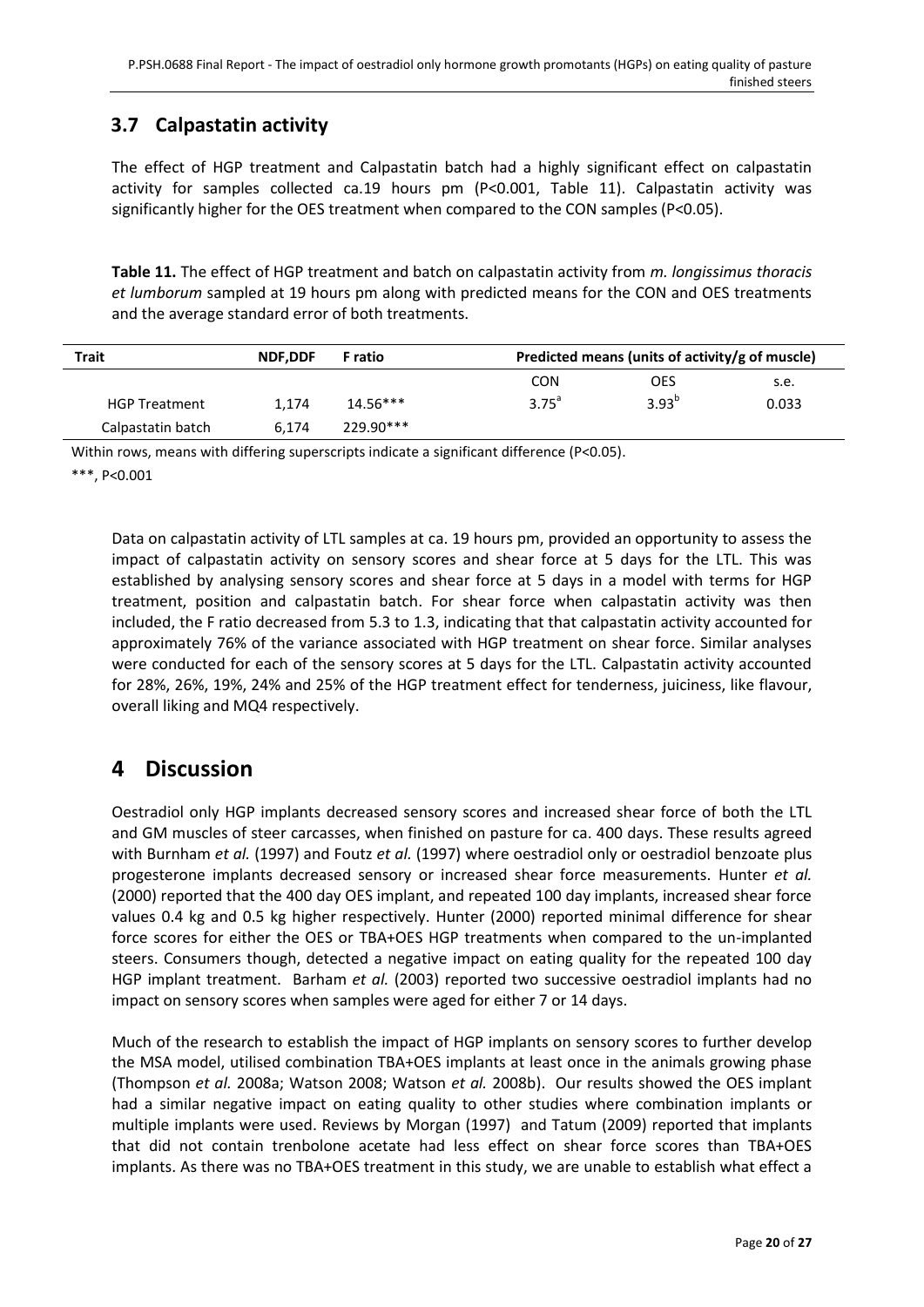TBA+OES implant may have had in this pasture finishing environment. The magnitude of the OES treatment in our study was much greater than reported by Packer *et al.* [\(2017a\)](#page-25-2) when the same line of steers were implanted with OES implants and finished in a feedlot for 73 days. The reduction in MQ4 scores was only 1-2 units at 5 days pm when compared to un-implanted steers, though interestingly this effect doubled after 35 days of aging.

The steers used in this study were from the same line as reported by Packer *et al.* [\(2017a\),](#page-25-2) therefore factors that differed between the studies may explain the larger effect observed. These include nutrition, i.e. animals had lower and variable nutrition on pasture, and the time the OES implant was active i.e. 73 days in the feedlot as opposed to 389 days on pasture. It may be that the lesser nutrition from the pasture interacted with the HGP treatment resulting in a much larger impact on sensory scores in comparison to steers finished in a feedlot. Eating quality can decrease with an increasing number of implants administered over an animal's finishing period [\(Samber](#page-25-11) *et al.* 1996; [Scheffler](#page-25-12) *et al.* 2003; [Schneider](#page-25-4) *et al.* 2007). This may be considered similar to a longer acting implant, though at the beginning of an implant payout period there is a higher release of the active ingredient which may enhance the negative impact on eating quality when successive implants are administered [\(Brandt 1997\)](#page-24-12). The long acting OES treatment may have interacted with time, similar to continuous re-implant programs, hence having a larger impact on eating quality. Long acting implants are commonly used in extensive pasture systems of Northern Australia due to the geographical difficultly to re-muster for re-implantation. Because of this, further work may be justified to further explore both of these potential interactions.

The improvement of the eating quality in LTL of HGP treated carcasses with aging agreed wit[h Tatum](#page-25-10)  (2009) and [Schneider](#page-25-4) *et al.* (2007). The reported interaction supports Packer *et al.* [\(2017a\),](#page-25-2) though the interaction was for meat from cattle treated with a TBA+OES implant, not the OES implant. [Thompson](#page-26-3) *et al.* (2008a) reported this interaction for shear force, but not sensory scores, though the HGP effect for sensory scores halved between 5 and 21 days for the LTL. This provides the processing and retail sector an opportunity to reduce the negative impact of HGP implants.

It was hypothesised by Kerth *et al.* [\(2003\)](#page-24-7) and [Thompson](#page-26-3) *et al.* (2008a) that the slowing down of protein degradation in a live animal via the use of a HGP, could be part of the mechanism which increases protein accretion, and would therefore lead to tougher meat through a decreased aging response. The Calpain system is a group of enzymes and inhibitors which are primarily responsible for myofibrillar protein degradation, both pre- and post mortem. Of these, Calpain-1 is predominantly responsible for pm proteolysis [\(Geesink](#page-24-13) *et al.* 2006). Calpastatin, being the inhibitor of the Calpains, has been shown to increase activity through the use of HGPs containing both androgens and oestrogens [\(Gerken](#page-24-8) *et al.* 1995; [Packer](#page-25-2) *et al.* 2017a). This supports our findings whereby the OES treatment resulted in significantly higher calpastatin activity than the CON treatment. Calpastatin activity at ca. 19 hours pm explained 76% of the HGP treatment effect on shear force at 5 days for the LTL but less for sensory scores. These results support that OES implants may increase protein accretion in a live animal by increasing calpastatin activity and therefore slowing protein degradation, which would lead to a decrease in proteolysis post mortem and result in tougher beef.

The HGP impact was greater on the LTL when compared to GM which agreed with [Watson](#page-26-6) *et al.* (2008b) and Ouali *et al.* [\(1988\),](#page-25-5) whereby as muscles aging rate increased, so too does the negative HGP impact on eating quality. The OES treatment resulted in a negative 10 and 4 MQ4 point difference in the LTL and GM at 5 days respectively, which halved in the LTL after 35 days aging. Different muscles have different aging rates predominantly via divergent calpain to calpastatin ratio [\(Ouali and Talmant 1990\)](#page-25-13). It may be that HGP treatment increases calpastatin synthesis in all muscles, but has the greatest impact on muscles with a high Calpain/calpastatin ratio, i.e. the LTL.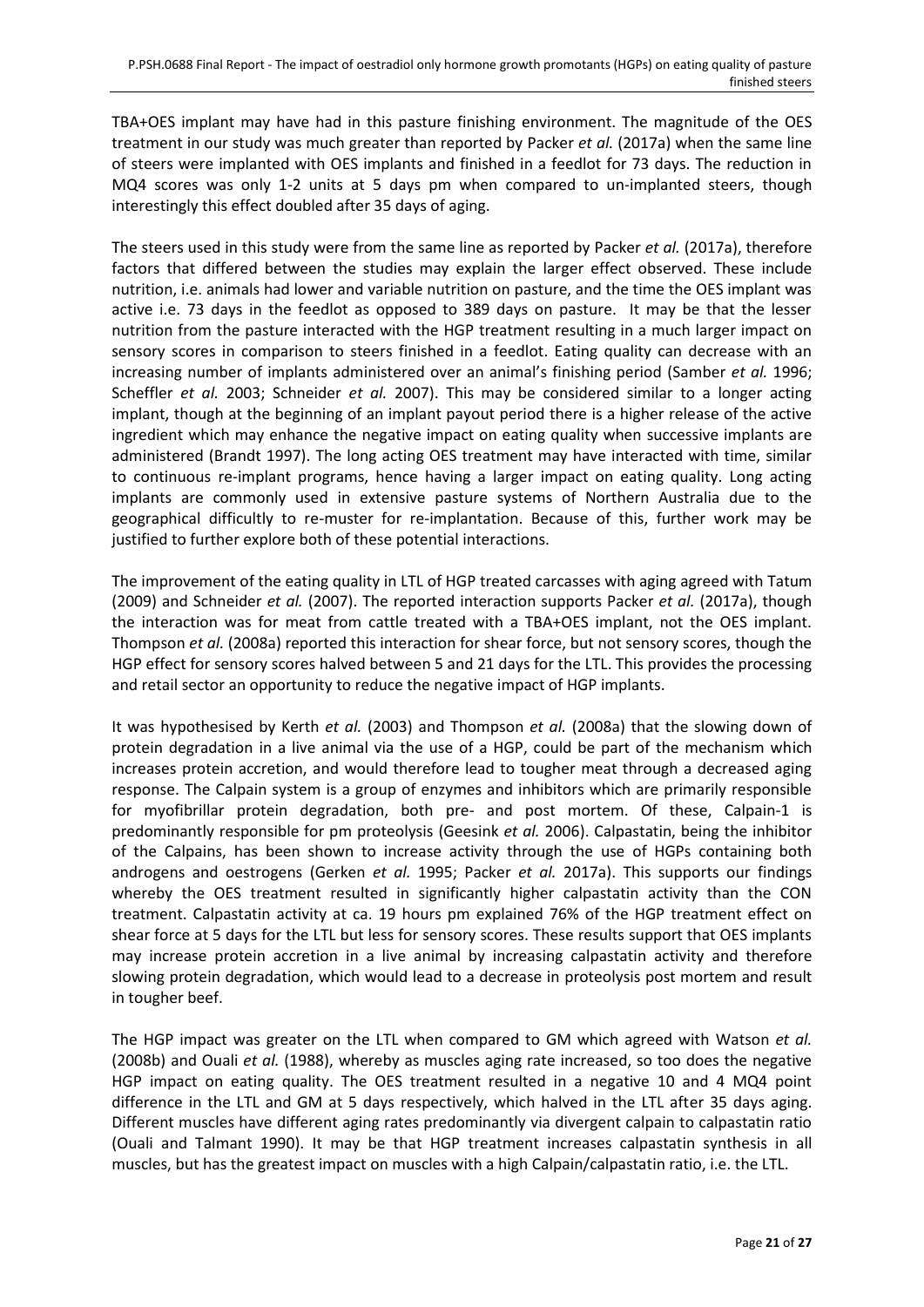The OES treatment resulted in an additional 34kg of liveweight after 389 days when compared to the CON treatment. This translated into 19kg heavier carcasses supporting the plethora of HGP research which demonstrate an increase in average daily gain and productivity [\(Duckett](#page-24-14) *et al.* 1997; [Hunter](#page-24-15)  [2010\)](#page-24-15), and with specific studies whereby performance effects from long acting oestradiol only implants were measured [\(Hunter 2000;](#page-24-5) [Hunter](#page-24-6) *et al.* 2000; [Thompson](#page-26-2) *et al.* 2008b).

The HGP treatment had an impact on other carcass traits, but most notably ossification, supporting much research demonstrating the increase in skeletal maturity due to HGPs [\(Apple](#page-24-16) *et al.* 1991; [Thompson](#page-26-3) *et al.* 2008a; [Thompson](#page-26-2) *et al.* 2008b; [Watson](#page-26-6) *et al.* 2008b). [Milton](#page-25-14) *et al.* (1996) reported that two oestradiol implants, which could be similar to one longer acting OES implant, increased skeletal maturity significantly. [Paisley](#page-25-15) *et al.* (1999) reported that single estrogenic implants had a larger impact on skeletal maturity than a mild TBA+OES implant.

The trend for the OES treatment to reduce marbling agrees with [Thompson](#page-26-2) *et al.* (2008b) when repeated 100 day oestradiol only implants were administered. It is thought the reduction in marbling may be via a dilution effect as available energy is diverted to protein accretion, rather than fat synthesis when a HGP implant is administered [\(Duckett](#page-24-17) *et al.* 1999). This hypothesis could explain a lower marbling score, though you would expect a slightly reduced P8 and ribfat measurements. As ribfat and P8 fat depth were higher for the OES treatment, other factors may be influencing fat and protein accretion when OES implants are used. [Burnham](#page-24-2) *et al.* (1997) reported a higher rib fat depth for steers treated with oestradiol only implants, though less kidney and pelvic fat.

Interestingly, there was a trend for increased hump height for the OES treatment. Combination TBA+OES implants have shown to increase masculinity scores which has thought to be a secondary sex characteristic caused by the androgenic component of the combination implant [\(Apple](#page-24-16) *et al.* [1991;](#page-24-16) [Sillence 2004\)](#page-25-16). Packer *et al.* [\(2017a\)](#page-25-2) found an increased hump height caused by the TBA+OES treatment, whereas the OES treatment had only a minor effect over a 73 day period in a feedlot. [Herschler](#page-24-18) *et al.* (1995) reported that both combination and oestradiol implants increased masculinity scores.

The OES treatment did not alter the pHu which aligns with [Thompson](#page-26-2) *et al.* (2008b) and [Watson](#page-26-6) *et al.* (2008b). Converse with our findings, [Scanga](#page-25-17) *et al.* (1998) reported that HGP implants, particularly aggressive repeated TBA+OES implant programs, did increase the incidence of dark cutting beef.

Cooking loss % was slightly increased by the OES treatment in the LTL, though reduced in the GM. [Thompson](#page-26-3) *et al.* (2008a) reported a slightly higher cooking loss % for LTL samples from HGP treated heifers and steers.

Whilst the OES treatment resulted in lower in L\* (lightness), a\* (redness) and b\* (yellowness) colour dimensions for the LTL, this was not visually observed in colour scores by MSA graders. [Scheffler](#page-25-12) *et al.* (2003) reported only minor numerical differences in colour dimensions caused by HGP implants. [Reiling and Johnson \(2003\)](#page-25-18) reported no effect of HGP treatments on L\*, though lower a\* and b\* colour dimensions. Impacts on colour dimension by HGP treatments is therefore of little importance, particularly as visual grading could not detect differences.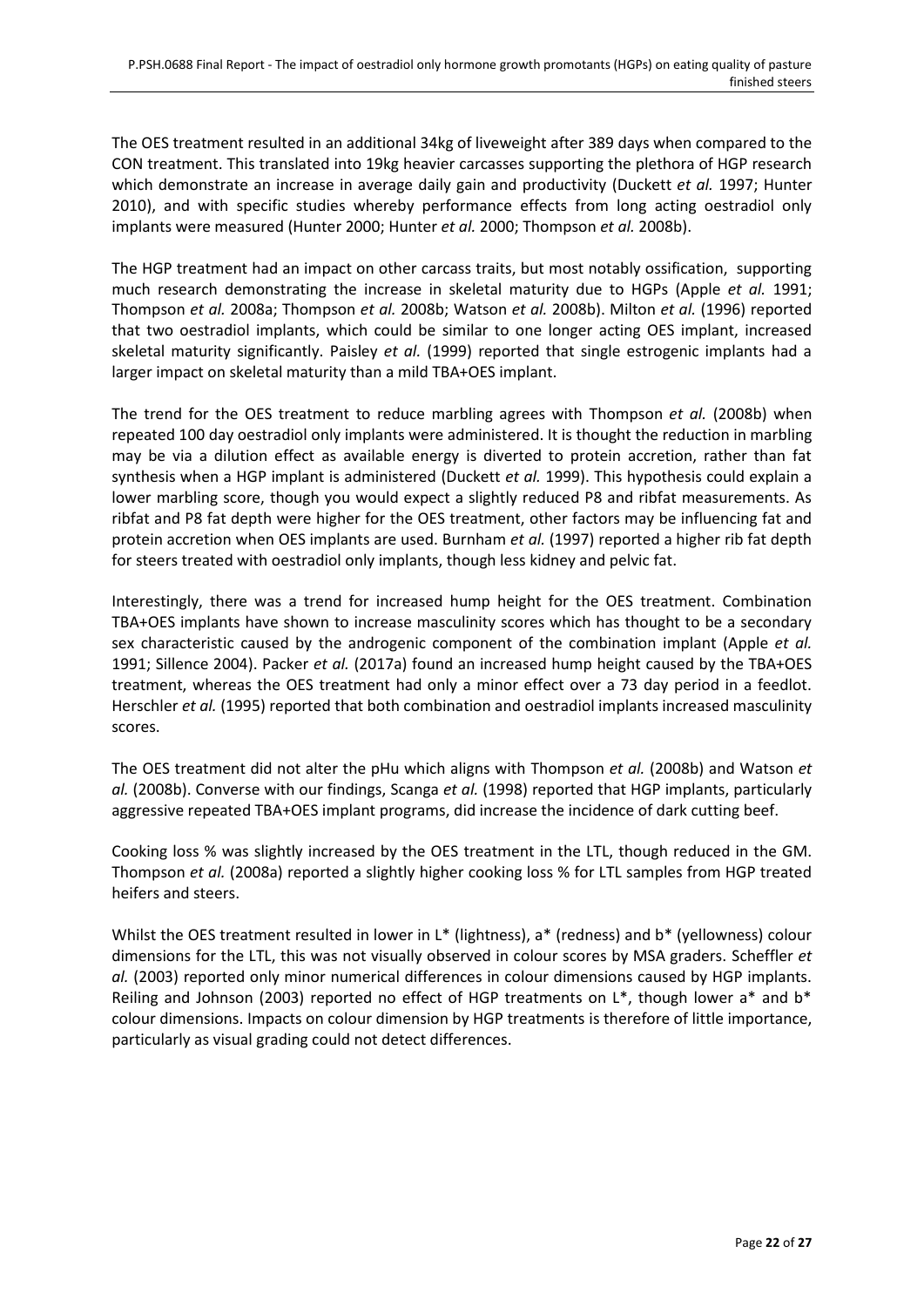## <span id="page-22-0"></span>**5 Conclusion**

Long acting OES HGP implants have a negative impact on eating quality when cattle are finished on pasture for extended periods. This impact is similar to the effects of TBA+OES implants and multiple implant programs reported in the literature, though this impact may be reduced through aging. In an Australian context, where carcass trait data is used to predict eating quality using the MSA beef grading model, the negative impact of the OES HGP on ossification score, marbling score and hump height should be noted.

These results have important implications for the beef industry as long acting oestradiol only implants are most commonly used in northern Australia pasture finishing productions, in animals with high *Bos indicus* content. With the increased focus on eating quality, and the MSA model forming the basis of the Australian beef industry, it is important to understand the implications of these management practices.

## <span id="page-22-1"></span>**6 Impact on Meat and Livestock Industry**

This study has benefited the industry by furthering the understanding of the impacts of long acting implants on eating quality when cattle are finished on pasture in northern Australia. The MQ4 scores for the OES group were significantly lower than the control group and comparable to the HGP impact reported in Australian studies whereby TBA+OES implants were used, on the basis of which the MSA model HGP adjustment was calculated. This most likely means that any alteration to the MSA model to differentiate HGPs is unlikely. Even so, the residual MQ4 scores assessed for model accuracy (actual minus predicted MQ4), viewed collectively with the feedlot trial, could be further examined to determine if one collective HGP adjustment continues to be justified.

Regardless of the above, both producers and the processing/retail sector can benefit from this research. Many of the processor payment grids are now underpinned by the MSA grading model, regardless of end market. This has influenced the northern Australian beef sector to increase the focus on the factors affecting beef eating quality. As long acting oestradiol only implants are predominately used on pasture in these northern systems, this research will aid as an education tool in the understanding of benefits and impacts of long acting HGPs. Producers will further understand the HGP OES effect on carcass traits, particularly ossification, hump height and marbling. As always, each individual production system needs to balance the productivity benefits of HGPs with effects on eating quality, along with factoring genetics, time until slaughter and nutrition, for an optimal return.

<span id="page-22-2"></span>Whilst there is a current HGP X aging interaction in the MSA model, this trial may offer further data for refinement. The use of extended aging to reduce the negative HGP eating quality effect may benefit industry through increased MSA grading percentages, whilst retaining productivity benefits.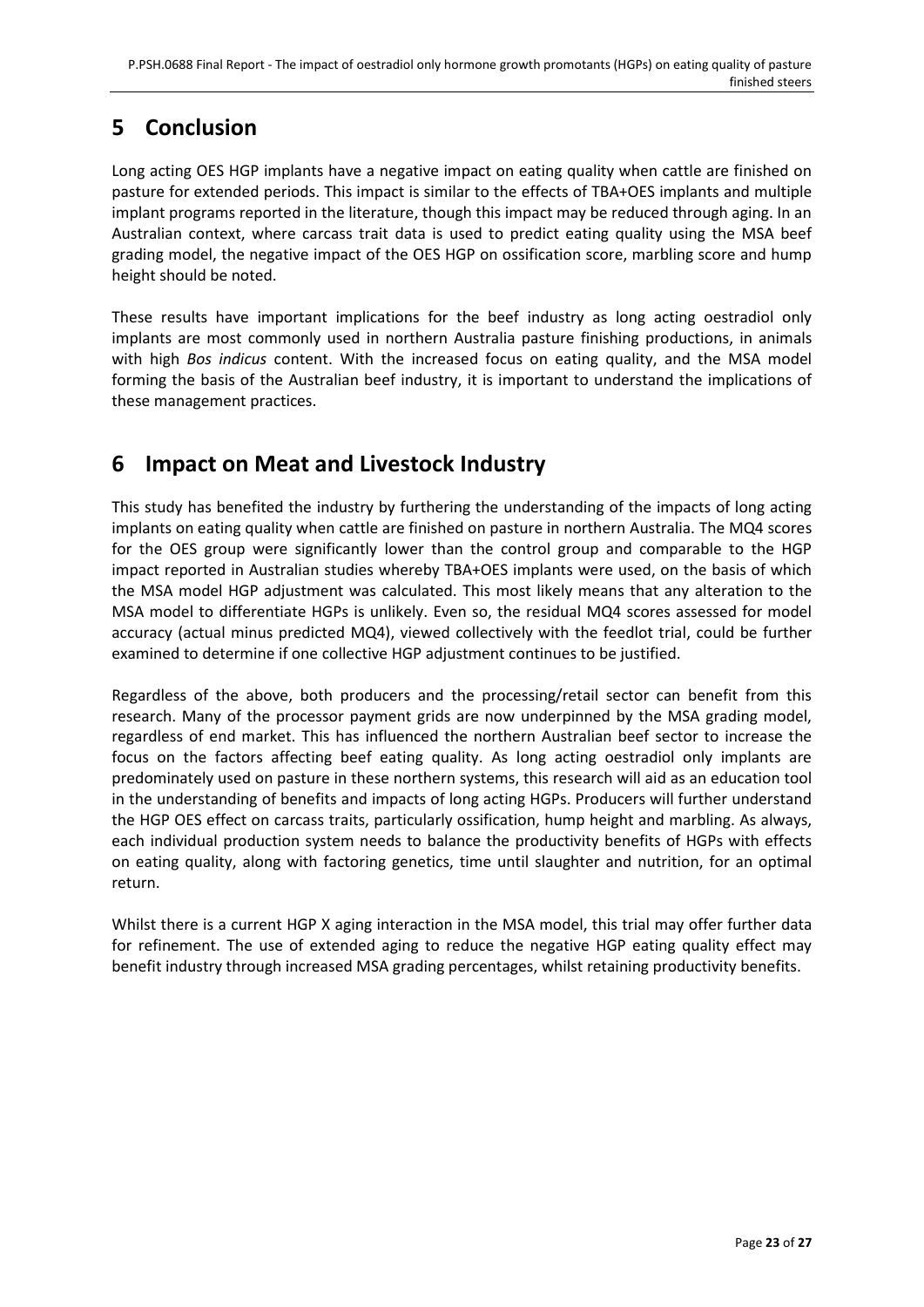## **7 Recommendations**

As mentioned previously, due to the large eating quality impact of a long acting OES implant on pasture finished cattle, it is unlikely that any model adjustments to differentiate HGP types will be justified. This will need to be confirmed via the residual MQ4 sensory score analysis. The OES implant when used in steers finished in a feedlot for ca. 70 days had far less impact on MQ4 scores when compared to the control, indicating that other factors influenced the larger HGP impact on pasture; most likely nutrition and time the implant was active. The MSA model does not differentiate between finishing types, and therefore assessment of the residual scores needs to be evaluated collectively for both the feedlot and pasture finishing studies, and presented to the MSA pathways committee to evaluate the use of a continued single HGP adjustment.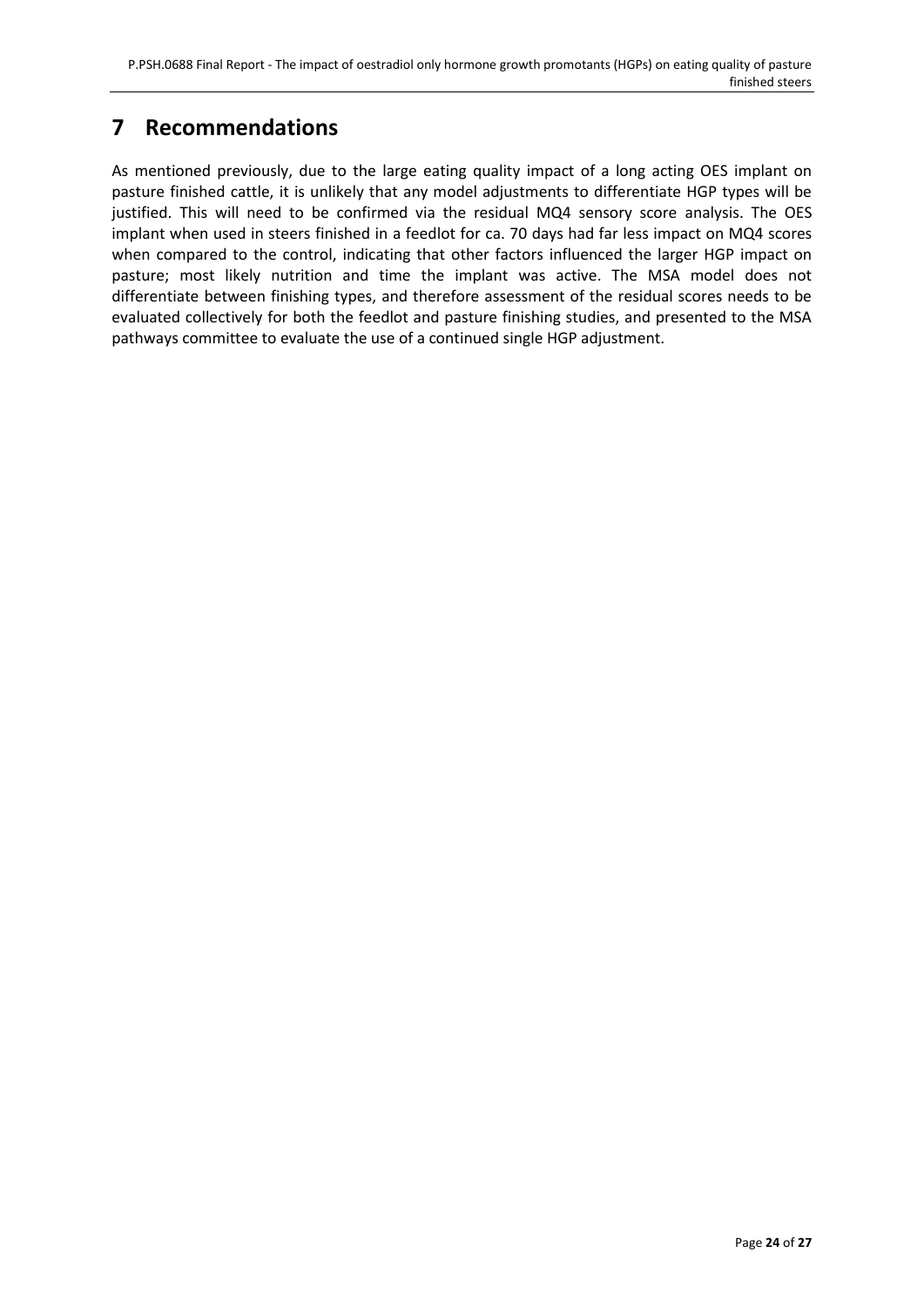## <span id="page-24-1"></span>**8 Bibliography**

- <span id="page-24-16"></span>Apple, JK, Dikeman, ME, Simms, DD, Kuhl, G (1991) Effects of synthetic hormone implants, singularly or in combinations, on performance, carcass traits, and longissimus muscle palatability of Holstein steers. *Journal of Animal Science* **69**, 4437-48.
- <span id="page-24-9"></span>AUSMEAT (2005) 'Handbook of Australian Meat - 7th Edition.' (AUSMEAT Limited:
- <span id="page-24-11"></span>Barham, BL, Brooks, JC, Blanton, JRJ, Herring, AD, Carr, MA, C.A., K, Miller, MF (2003) Effects of growth implants on consumer perceptions of meat tenderness in beef steers. *Journal of Animal Science* **81**, 3052-3056.
- <span id="page-24-4"></span>Basson, RP, Dinusson, WE, Embry, L, Feller, DL, Gorham, PE, Grueter, HP, Hinman, DD, McAskill, J, Parrott, C, Riley, J, Stanton, TL, Young, DC, Wagner, JF (1985) Comparison of the Performance of Estradiol Silicone Rubber Implant-Treated Steers to that of Zearalanol or Estradiol + Progesterone. *Journal of Animal Science* **61**, 1023-1029.
- <span id="page-24-12"></span>Brandt, RT (1997) 'Factors affecting release rates and blood levels of hormones from steroidal implants, 1997 Oklahoma State University Implant Symposium.' Oklamhoma, USA.
- <span id="page-24-2"></span>Burnham, DL, Morris, ST, Purchas, RW, McCutcheon, SN (1997) Effects of Compudose® and Rumensin®, alone or in combination, on the growth, and carcass and meat quality of steers finished on pasture. *New Zealand Journal of Agricultural Research* **40**, 231-238.
- <span id="page-24-0"></span>Davies, BL (2008) Economic evaluation of hormonal growth promotants (HGPs) Meat and Livestock Australia.
- <span id="page-24-14"></span>Duckett, SK, Owens, FN, Andrae, JG (1997) Effects of implants on performance and carcass traits of feedlot steers and heifers. In '1997 Oklahoma State University Implant Symposium. Oklahoma, USA'. pp. 63-82.
- <span id="page-24-17"></span>Duckett, SK, Wagner, DG, Owens, FN, Dolezal, HG, Gill, DR (1999) Effect of anabolic implants on beef intramuscular lipid content. *Journal of Animal Science* **77**, 1100-4.
- <span id="page-24-3"></span>Foutz, CP, Dolezal, HG, Gardner, TL, Gill, DR, Hensley, JL, Morgan, JB (1997) Anabolic implant effects on steer performance, carcass traits, subprimal yields, and longissimus muscle properties. *Journal of Animal Science* **75**, 1256-1265.
- <span id="page-24-13"></span>Geesink, GH, Kuchay, S, Chishti, AH, Koohmaraie, M (2006) μ-Calpain is essential for postmortem proteolysis of muscle proteins. *Journal of Animal Science* **84**, 2834-40.
- <span id="page-24-8"></span>Gerken, CL, Tatum, JD, Morgan, JB, Smith, GC (1995) Use of genetically identical (clone) steers to determine the effects of estrogenic and androgenic implants on beef quality and palatability characteristics. *Journal of Animal Science* **73**, 3317-24.
- <span id="page-24-18"></span>Herschler, RC, Olmsted, AW, Edwards, AJ, Hale, RL, Montgomery, T, Preston, RL, Bartle, SJ, Sheldon, JJ (1995) Production responses to various doses and ratios of estradiol benzoate and trenbolone acetate implants in steers and heifers. *Journal of Animal Science* **73**, 2873-2881.
- <span id="page-24-5"></span>Hunter, RA (2000) Sustained Growth Promotion of Pasture Fed Steers - Final Report. Meat and Livestock Australia, Meat and Livestock Australia - Internal Document.
- <span id="page-24-15"></span>Hunter, RA (2010) Hormonal Growth Promotant use in the Australian beef industry. *Animal Production Science* **50**, 637-659.
- <span id="page-24-6"></span>Hunter, RA, Magner, T, Allingham, PG (2000) Sustained growth promotion, carcass characteristics, and meat quality of steers treated with oestradiol-17b. *Australian Journal of Agricultural Research* **51**, 133-138.
- <span id="page-24-7"></span>Kerth, CR, Montgomery, JL, Morrow, KJ, Galyean, ML, Miller, MF (2003) Protein turnover and sensory traits of longissimus muscle from implanted and nonimplanted heifers1. *Journal of Animal Science* **81**, 1728-35.
- <span id="page-24-10"></span>Koohmaraie, M (1990) Quantification of Ca2(+)-dependent protease activities by hydrophobic and ion-exchange chromatography. *Journal of Animal Science* **68**, 659-65.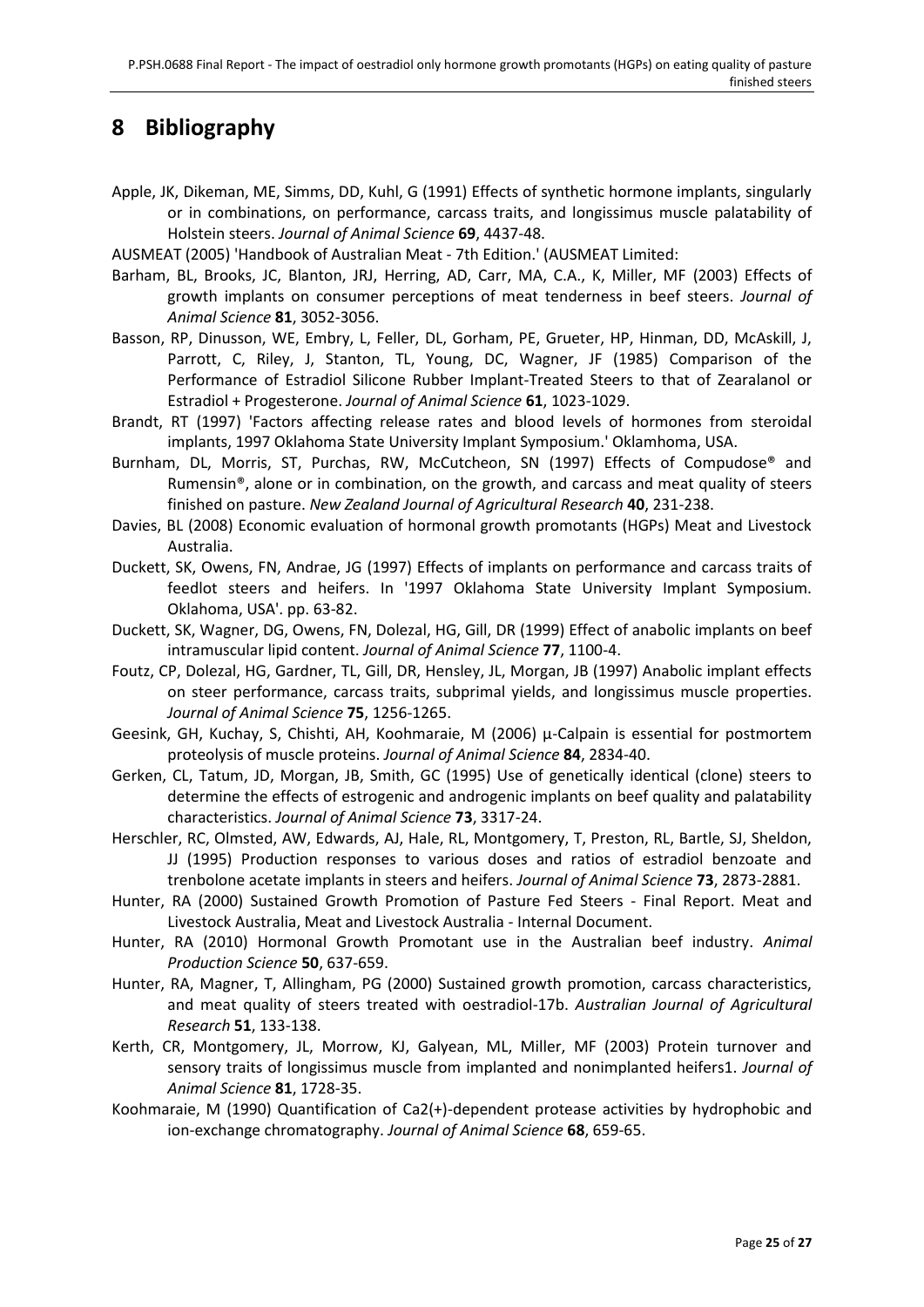- <span id="page-25-14"></span>Milton, CT, Brandt, RT, Kuhl, GL, Anderson, PT (1996) 'Implant strategies for finishing calves, Cattlemen's Day, 1996, .' Kansas State University, Manhattan, KS. (Kansas State University. Agricultural Experiment Station and Cooperative Extension Service:
- <span id="page-25-9"></span>Morgan, B (1997) Implant program effects on USDA beef carcass quality grade traits and meat tenderness. In '1997 Oklahoma State University Implant Symposium Oklahoma, USA'.
- <span id="page-25-13"></span>Ouali, A, Talmant, A (1990) Calpains and calpastatin distribution in bovine, porcine and ovine skeletal muscles. *Meat Science* **28**, 331-348.
- <span id="page-25-5"></span>Ouali, A, Zabari, M, Renou, JP, Touraille, C, Kopp, J, Bonnet, M, Valin, C (1988) Anabolic agents in beef production: Effects on muscle traits and meat quality. *Meat Science* **24**, 151-161.
- <span id="page-25-2"></span>Packer, DT, Geesink, G, Polkinghorne, R, Thompson, JM, Ball, AJ (2017a) The impact of two different hormonal growth promotants (HGPs) on the eating quality of feedlot finished steer carcasses. *Animal Production Science* Submitted.
- <span id="page-25-3"></span>Packer, DT, Polkinghorne, R, McGilchrist, P, Thompson, JM (2017b) The accuracy of the Meat Standards Australia (MSA) beef grading model to predict eating quality in steers treated with different Hormonal Growth Promotants (HGPs) In '63rd International Congress of Meat Science and Technology. Cork, Ireland', 13th-18th August, 2017.
- <span id="page-25-15"></span>Paisley, SI, Horn, GW, Ackerman, CJ, Gardner, BA, Secrist, DS (1999) Effects of implants on daily gains of steers wintered on dormant native tallgrass prairie, subsequent performance, and carcass characteristics. *Journal of Animal Science* **77**, 291-299.
- <span id="page-25-6"></span>Perry, D, Shorthose, WR, Ferguson, DM, Thompson, JM (2001) Methods used in the CRC program for the determination of carcass yield and beef quality. *Australian Journal of Experimental Agriculture* **41**, 953-957.
- <span id="page-25-1"></span>Polkinghorne, R, Thompson, JM, Watson, R, Gee, A, Porter, M (2008) Evolution of the Meat Standards Australia (MSA) beef grading system. *Australian Journal of Experimental Agriculture* **48**, 1351-1359.
- <span id="page-25-0"></span>Preston, RL (1999) Hormone containing growth promoting implants in farmed livestock. *Advanced Drug Delivery Reviews* **38**, 123-138.
- <span id="page-25-18"></span>Reiling, BA, Johnson, DD (2003) Effects of implant regimens (trenbolone acetate-estradiol administered alone or in combination with zeranol) and vitamin D(3) on fresh beef color and quality. *Journal of Animal Science* **81**, 135-42.
- <span id="page-25-11"></span>Samber, JA, Tatum, JD, Wray, MI, Nichols, WT, Morgan, JB, Smith, GC (1996) Implant program effects on performance and carcass quality of steer calves finished for 212 days. *Journal of Animal Science* **74**, 1470-6.
- <span id="page-25-8"></span>SAS (2002) 'Applied statistics and the SAS programming language - version 9.' Cary, NC)
- <span id="page-25-17"></span>Scanga, JA, Belk, KE, Tatum, JD, Grandin, T, Smith, GC (1998) Factors contributing to the incidence of dark cutting beef. *Journal of Animal Science* **76**, 2040-7.
- <span id="page-25-12"></span>Scheffler, JM, Buskirk, DD, Rust, SR, Cowley, JD, Doumit, ME (2003) Effect of repeated administration of combination trenbolone acetate and estradiol implants on growth, carcass traits, and beef quality of long-fed Holstein steers. *Journal of Animal Science* **81**, 2395-400.
- <span id="page-25-4"></span>Schneider, BA, Tatum, JD, Engle, TE, Bryant, TC (2007) Effects of heifer finishing implants on beef carcass traits and longissimus tenderness. *Journal of Animal Science* **85**, 2019-2030.
- <span id="page-25-7"></span>Shackelford, SD, Koohmaraie, M, Cundiff, LV, Gregory, KE, Rohrer, GA, Savell, JW (1994) Heritabilities and phenotypic and genetic correlations for bovine postrigor calpastatin activity, intramuscular fat content, Warner-Bratzler shear force, retail product yield, and growth rate. *Journal of Animal Science* **72**, 857-863.
- <span id="page-25-16"></span>Sillence, MN (2004) Technologies for the control of fat and lean deposition in livestock. *The Veterinary Journal* **167**, 242-257.
- <span id="page-25-10"></span>Tatum, JD (2009) 'Growth Technologies: Performance benefits and quality considerations, Meat Science and Muscle Biology Symposium: Balancing Live Cattle Performance and Beef Quality, Joint ADSA-CSAS-ASAS Annual Meeting.' Montreal, Quebec, Canada.